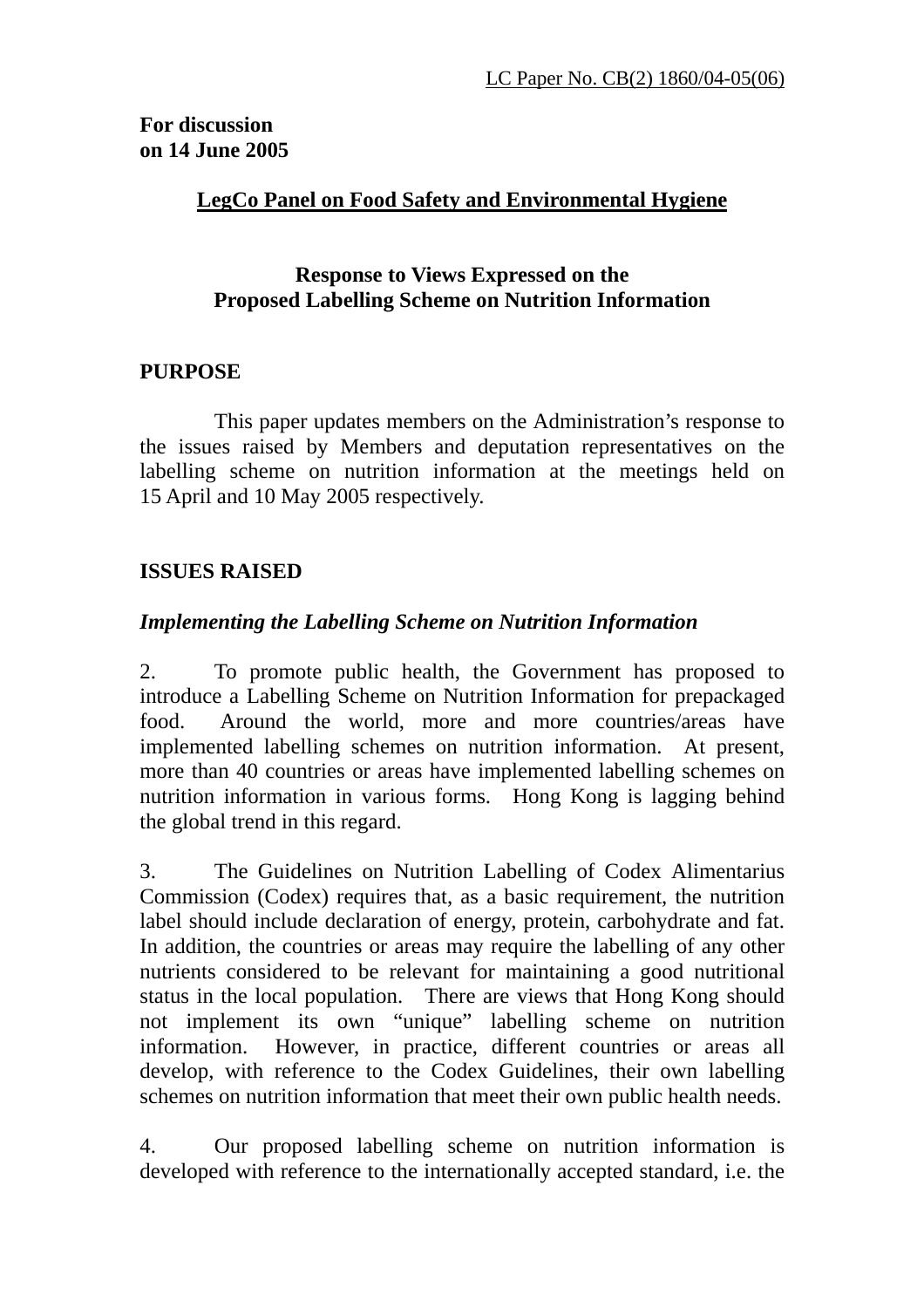Guidelines on Nutrition Labelling of Codex and relevant schemes of other areas as well as local public health situation. A labelling scheme on nutrition information tailor-made for Hong Kong will provide consumers with the necessary information to facilitate them to choose food based on their needs and health condition.

# *Fully Accepting the Nutrition Labelling Requirements of Source Countries*

5. There are suggestions that Hong Kong is not comparable with the United States, Canada or Australia/New Zealand, which have large scale local food production industries. They suggested that Hong Kong, being a small market, should adopt the "practical lowest common denominator" of the labelling programmes prevailing in the international arena. There are also views that we should accept the nutrition labels of the source countries without requiring their products to be re-labelled.

6. Food manufacturers or importers are required to label their food in compliance with the labelling legislation of the importing areas. This is both an international practice as well as the requirement of our current food labeling regulations. We cannot accept nutrition labels from all source countries. The existing nutrition labels of food for sale in Hong Kong, which vary in contents, expression method and formats, have caused confusion to consumers and make it difficult for them to compare nutrient contents among different products. Besides, some nutrient information on the labels fails to meet the need of consumers, while some are even misleading. Clearly, it would not be adequate to solely rely on market force to prompt food manufacturers to provide nutrition information. There is a genuine need to develop our own labelling scheme on nutrition information that fits our needs. To enact legislation to adopt or accept overseas nutrition information standards would give rise to enforcement difficulties, such as local enforcement authorities would have to interpret and enforce the laws of other jurisdictions. It would also be extremely difficult to collate evidence to institute prosecution actions against those who breach the requirements.

7. There are views that prepackaged food only makes up a small part of our diet and the Government should not just regulate the nutrition labels of prepackaged foods to promote public health. While much work is needed to improve the eating habits of the public, implementing the labelling scheme on nutrition information is an important step forward in this area.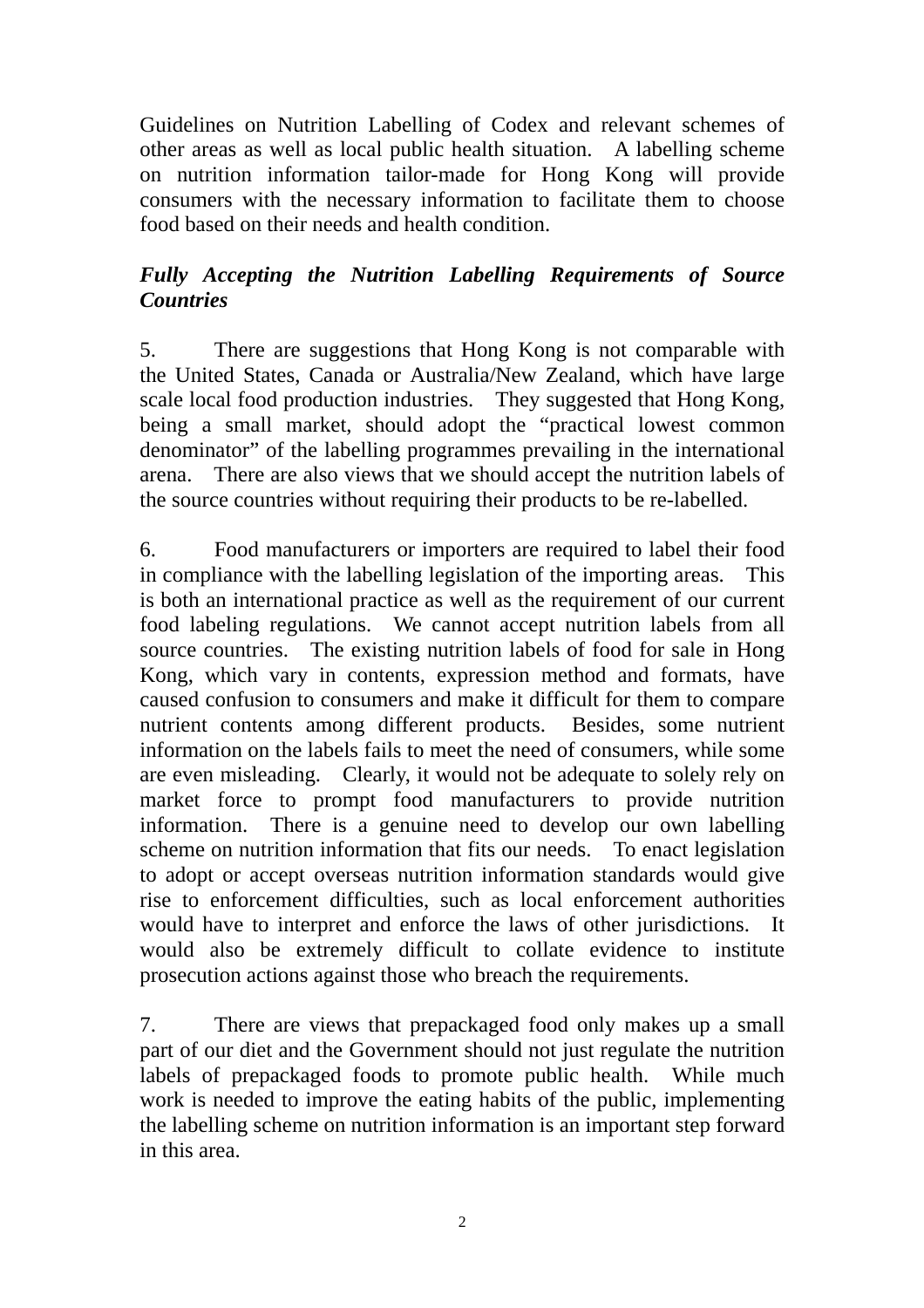### *Implementation Timetable*

8. The proposed labelling scheme on nutrition information will be implemented in two phases to provide the trade, in particular the Small and Medium-sized Enterprises (SMEs), with sufficient time to cope with the changes brought about by the scheme. There will be a grace period of two years after the enactment of the legislation before Phase I is implemented. Phase II will then be implemented two years after Phase I has been implemented. In other words, before the implementation of Phase II, the trade will have a grace period of four years after legislative enactment. Views expressed by Members and deputations on this issue are divided. There are suggestions that the labelling scheme on nutrition information should be implemented as soon as possible, say, in one go (instead of in phases). As for the grace period, there are suggestions that the grace period should be extended for the trade to adapt to the changes and allow them to clear their inventory of food items with longer shelf life. However, others point out that most food items have a durability of two to three years and should have been sold before the grace period ends. As such, the grace period should be shortened to three years. If there is general support from the community to implement the labelling scheme on nutrition information in one go, we have no objection to implement the full scheme in one sweep. However, the implementation timetable must be reasonable and practicable.

9. Hong Kong is already lagging behind some 40 countries or areas, including both developed and developing countries, in the implementation of labelling schemes on nutrition information. We should work to catch up with the global trend. Moreover, given the strong demand from the community for a labelling scheme on nutrition information, further deferral of its implementation would hardly be defensible in the eyes of the public.

10. There are views that Hong Kong should delay implementing the labelling scheme on nutrition information until the Mainland has implemented a similar scheme or after the European Union (EU) has required all prepackaged food to be labelled with nutrition information. As the development of food laws vary in different places, we should not link ours with that of other jurisdictions. When updating our regulations, we would, however, make reference to international standards as well as the development of our major trading partners, including the Mainland. A point to note is that the nutrition labelling requirement of the EU is not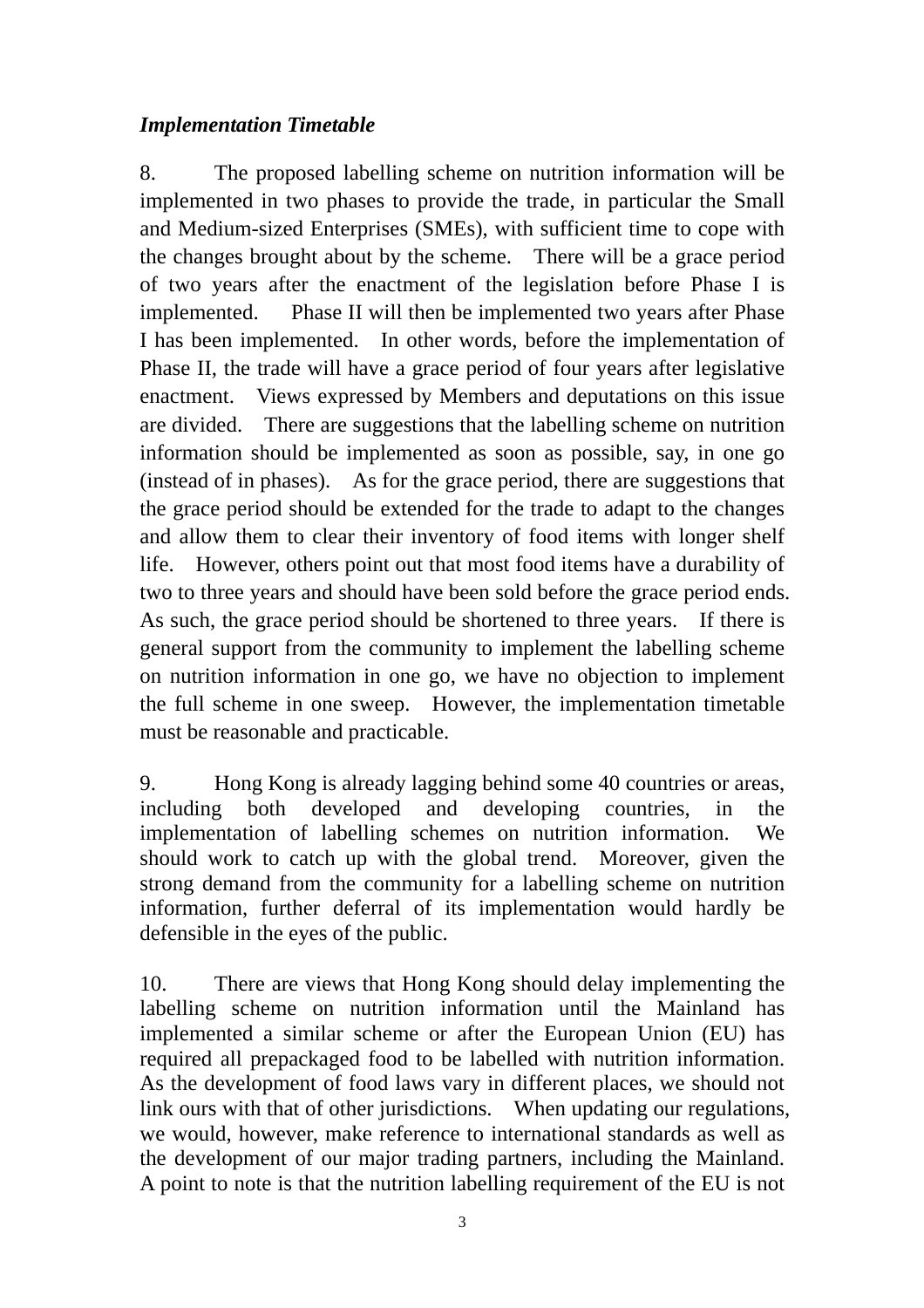truly "voluntary" in the sense that prepackaged food with nutrient-related claims cannot be sold in the EU unless they are labeled with relevant nutrition information.

11. There are also views that the pace of implementing the labelling scheme on nutrition information in Hong Kong is too hasty as compared with the United States, which has taken a long time to develop its own labelling scheme on nutrition information. We would like to point out again that Hong Kong is lagging behind the international trend in this respect. In any case, the experience of other areas in implementing nutrition labelling can help us implement our scheme at a quicker pace. Under our proposal, there is a grace period of four years between the enactment of the relevant legislation and the full implementation of the scheme, and the trade would have ample time to prepare for the changes. In considering the length of the grace period, we have fully taken the practical needs of the trade into consideration.

12. There are views that Phase II should be implemented only after a review of the implementation of Phase I is conducted and that the development of the labelling schemes on nutrition information in other countries or areas should also be taken into account. As discussed, each country or place has its own health needs, we should not tie our timetable for implementing the labelling scheme on nutrition information with that of other areas. In addition, a clear implementation timetable will facilitate the trade to prepare its future plans.

# *Labelling Requirements*

13. Members and deputations also have different views on the nutrients to be labelled. Some considered that the labelling of energy plus carbohydrates, protein and fat would be sufficient while others suggested that energy plus five core nutrients should be labelled. Some even suggested that more than nine core nutrients should be labelled.

14. Under Phase I of our proposed labelling scheme on nutrition information, we propose to regulate the labelling of energy and the three basic core nutrients as recommended by Codex, as well as saturated fat and sodium. The latter two nutrients are included because they are closely associated with cardiovascular diseases and are also the most common nutrients required to be labelled other than the four basic core nutrients required by Codex. We propose to add cholesterol, sugars, dietary fibre and calcium to the list in Phase II. If there are claims on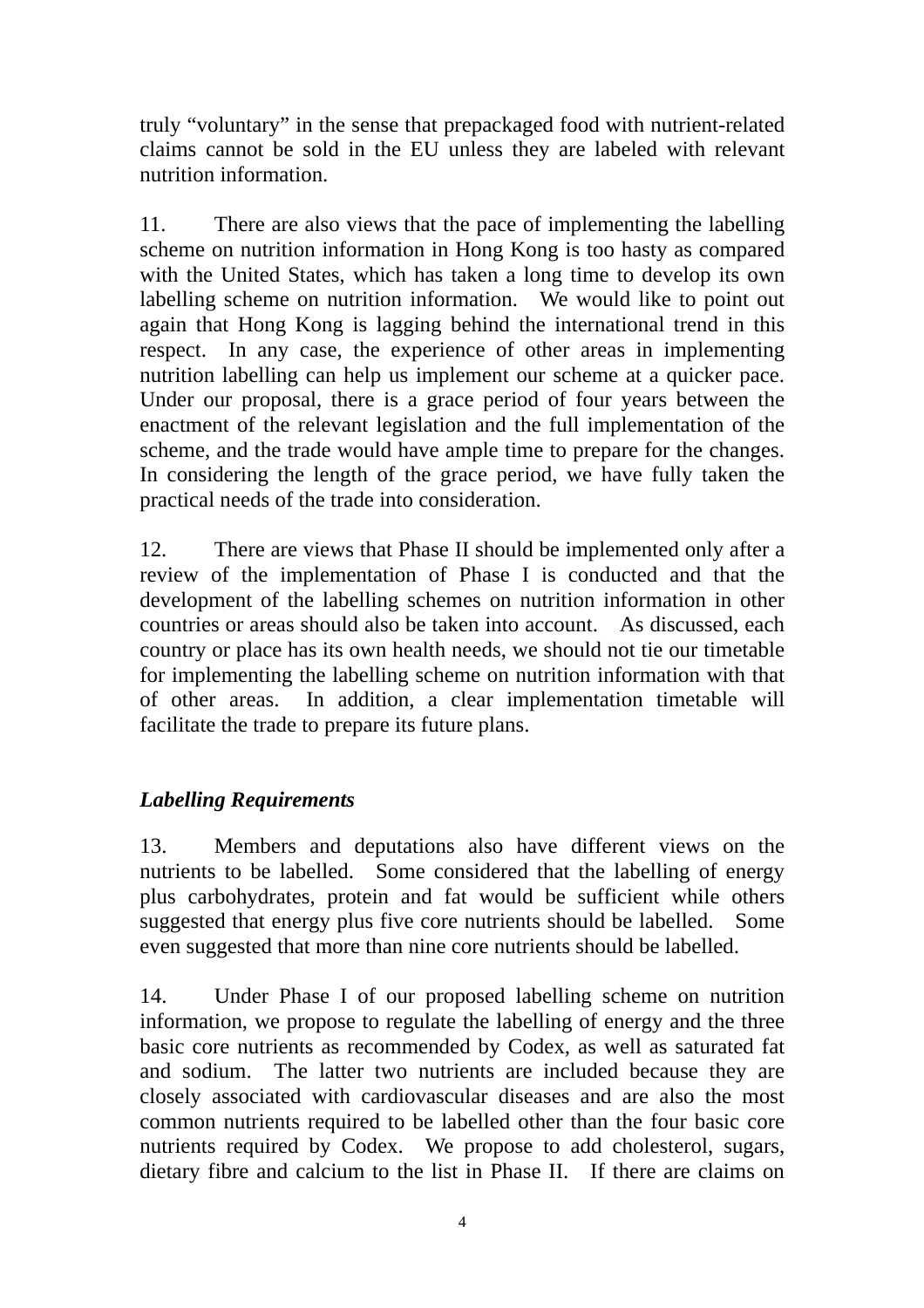any other nutrients, information of those nutrients should also be declared. We will monitor the local health and disease situation closely before considering whether additional core nutrients should be regulated.

15. For instance, there are suggestions that iodine, potassium and transfat should also be regulated. We understand that most food composition databases do not contain information on transfat. At present, most countries do not require the labelling of transfat. Therefore, we do not intend to require the mandatory labelling of transfat at this stage. However, we will keep a close watch on the international development in this regard. As for iodine and potassium, we understand that no overseas jurisdictions have included them in their labeling requirements either under their relevant regulations or guidelines. In view of the vast array of nutrients closely associated with human health, it is a balancing act in deciding the number of core nutrients to be labelled compulsorily. In the process of selection, we have taken the following factors into consideration: (1) local public health problems; (2) impact on the food trade, as the more nutrients to be labelled, the greater the impact; and (3) the acceptance and knowledge level of the local population. We do not consider it appropriate to include water-soluble fibre and potassium in our scheme at this stage.

16. According to the Regulatory Impact Assessment (RIA), the Net Present Value (NPV) of the net benefits of the original option (in 20 years) of labelling energy plus 9 core nutrients is \$9.06 billion (the NPV of benefits is \$11.08 billion and the NPV of total economic costs is \$2.01 billion). The NPV of the net benefits of the option of labelling energy plus 7 core nutrients will decrease by \$3.55 billion to \$5.52 billion (Whilst NPV of the total economic cost will only decrease by \$70 million, the NPV of benefits for the whole society will be reduced by \$3.62 billion). We would like to reiterate that the NPV of benefits include the benefits from the avoidance of premature deaths, reduced lost productivity due to sickness and health care costs. In the interests of the whole society and for the promotion of public health in the long run, we propose to implement a labelling scheme on nutrition information that will ultimately require the labelling of energy plus 9 core nutrients. As the benefits of improved diets take a long time to materialize, the RIA has adopted 20 years as the timeframe in the analysis.

17. The RIA also shows that the implementation of the latest proposal will create a net benefit (NPV) of \$8.57 billion in 20 years.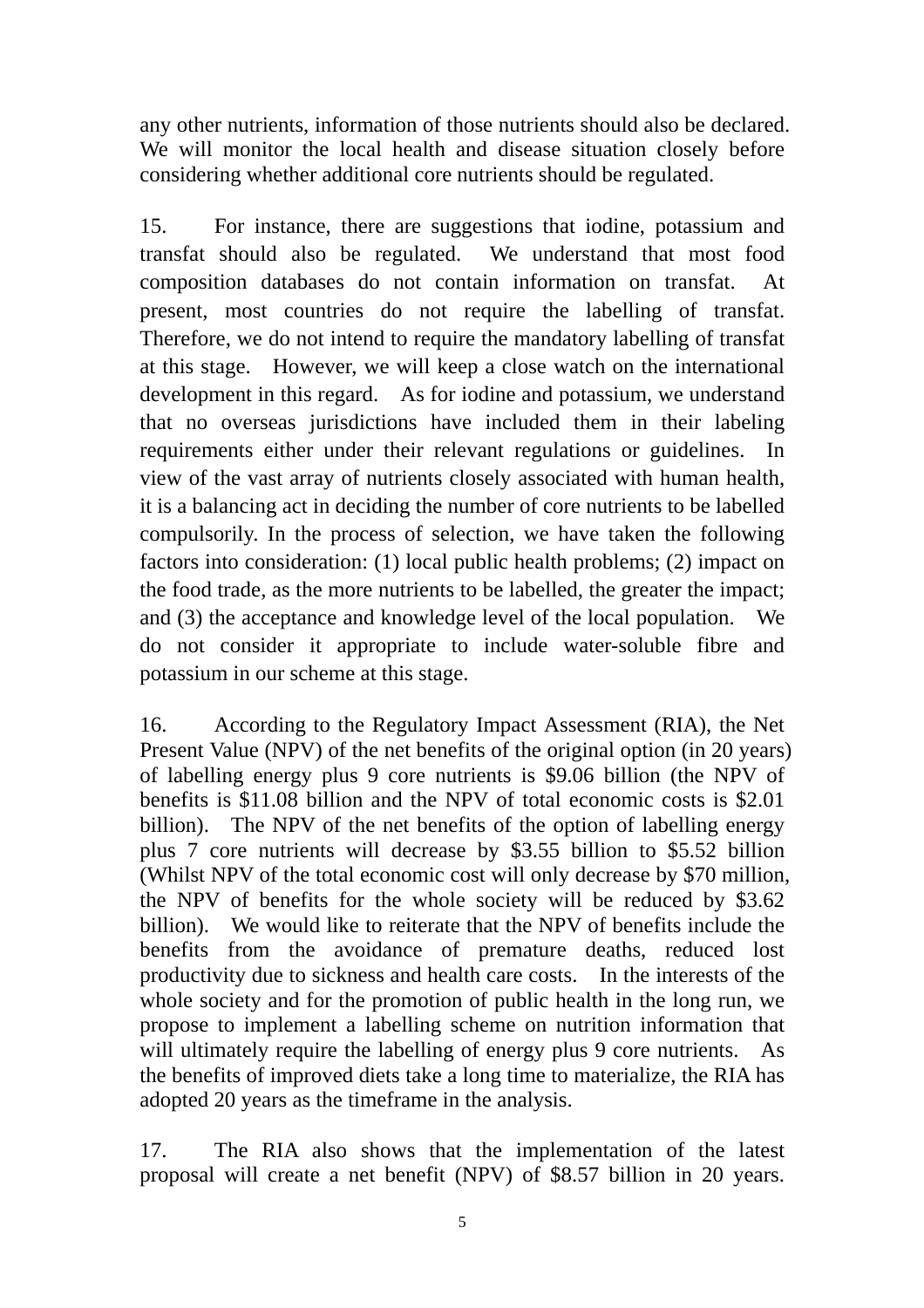The trade cost (NPV) is estimated to be \$1.69 billion, while the estimated total economic cost is about \$1.94 billion (NPV). It is estimated that trade cost of about \$38 million would be incurred during the first year of implementing Phase I and an additional trade cost of about \$202 million would be incurred in the first year of implementing Phase II.

#### *Impact of the Proposed Scheme*

18. Members and deputation representatives generally agree that the implementation of a labelling scheme on nutrition information will benefit the consumers as they will be provided with information to choose the food according to their needs and health condition. However, some point out that consumers may not be aware that the implementation of the scheme may entail rises in food price and reduction of food choices. The RIA estimated that even if all the increased trade cost is shifted onto consumers, the costs added should not exceed \$1 for every \$100 spent on prepackaged food. In the worst scenario, 5% to 10% of food products currently available in Hong Kong would be withdrawn from our market. We have made it clear in the public consultation document issued in November 2003 that the price of prepackaged food might rise due to repacking or testing after the implementation of the labelling scheme on nutrition information. In addition, the consultation document also stated that some food products that did not conform to our labelling requirements might be withdrawn from the Hong Kong market. We also pointed out the implication of price increase and choice reduction at the public forums. While the community understood that it might need to pay a price for implementing the labelling scheme on nutrition information, it was prepared to pay the additional cost, and generally supported the introduction of the scheme in Hong Kong. Some even urged the Government to implement the scheme as soon as possible. Amongst the written submissions we received, a majority of the respondents, about 74%, supported the scheme. Most of the views expressed at the 15 District Councils we visited also supported the implementation of the labelling scheme on nutrition information in Hong Kong. Overseas experience also indicates that whenever certain food items are withdrawn from the market, healthier new food products would enter the market to fill the gap.

19. According to the RIA, up to 191 SMEs involved in the import and retail of low volume products (including niche food products) might be affected under the worst scenario. We would like to point out that the labelling scheme on nutrition information is just an extension of the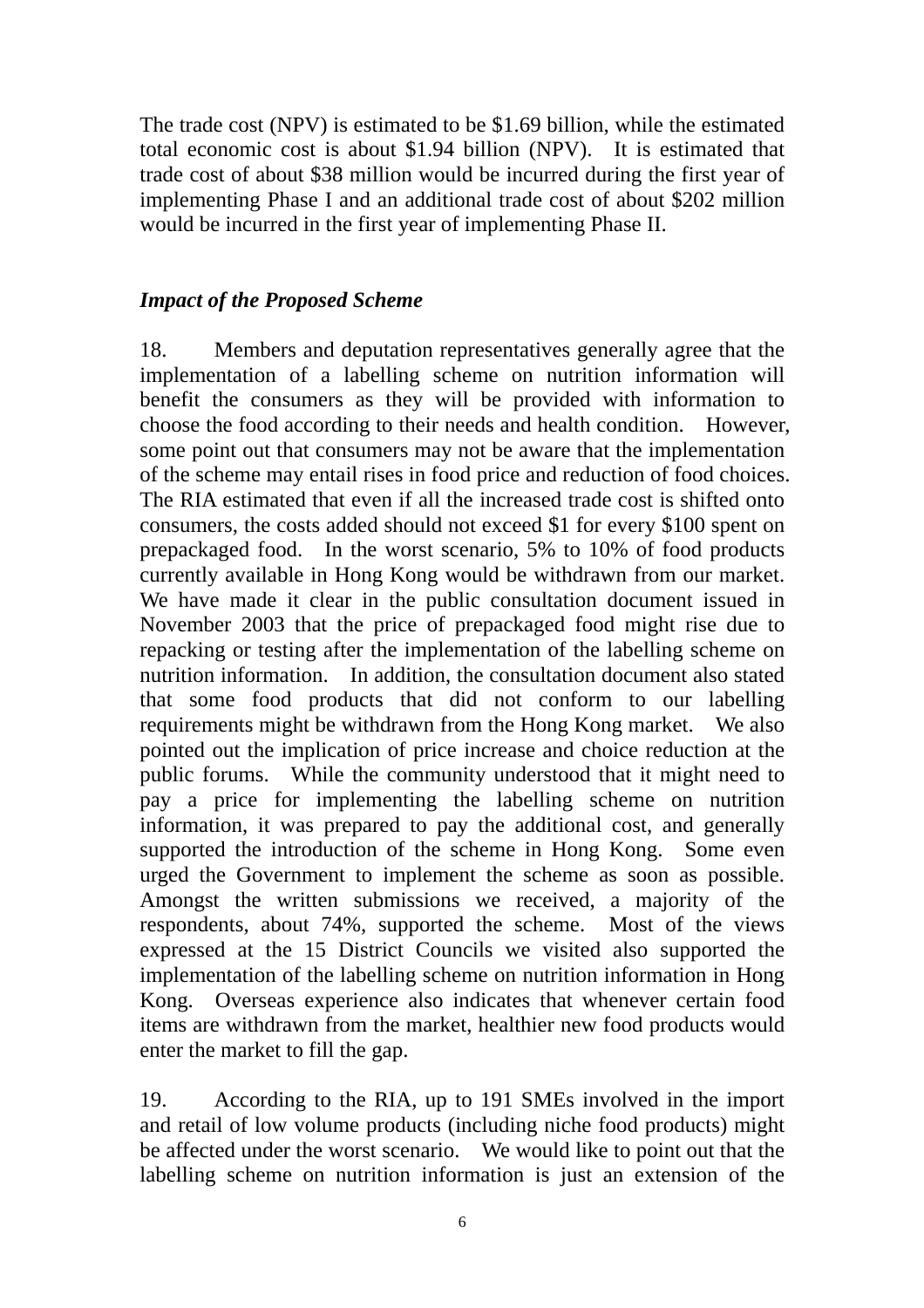existing labelling regulations. At present, niche food products for sale in Hong Kong also need to comply with the labelling requirements as required under the law of Hong Kong. Evidently, the argument that nutrition labelling requirements will drive niche products out of the market is misplaced. To give the trade ample time to adapt to the changes, we have already provided a relatively long grace period in the revised proposal. We will also add an exemption list to exclude from the scheme certain prepackaged food that may have practical difficulties in complying with the proposed nutrition labelling requirements. In addition, the Food and Environmental Hygiene Department (FEHD) will draw up guidelines and organize workshops to help the trade comply with the labelling requirements. We hope that these measures will provide the SMEs with the time and technical support to prepare for the changes.

### *Regulatory Impact Assessment (RIA)*

20. Some challenged that the RIA has overestimated the benefits, underestimated the costs and overlooked the impact of the labelling scheme on niche products. We must point out that the RIA adopted an internationally accepted methodology and the analysis was conducted on the basis of reasonable assumptions. The overall approach in assessing the overall benefits was inclined to be conservative than otherwise. RIA has neither underestimated the impact of the scheme on the trade nor overestimated the benefits to the community.

21. Some questioned the effectiveness of the labelling schemes on nutrition information in other countries, like the United States. According to reports of World Health Organization, many countries that have implemented labelling schemes on nutrition information have recorded positive results.

22. Some representatives enquired about the reasons behind the substantial differences in the benefits under the various options to label different number of core nutrients. The RIA showed that the benefits gained from labelling energy plus 3 nutrients could not offset the associated costs in 20 years' time. This is partly due to the fact that, as identified through the market survey, nearly 50 percent of current prepackaged foods with nutrient information already included information on energy plus 3 core nutrients on their labels. Thus, the additional information provided to consumers, and hence benefits available, is limited and cannot offset the compliance costs for adopting this option. We have already submitted a full set of the RIA report to the Secretariat of the Legislative Council. Any person interested may refer

<sup>7</sup>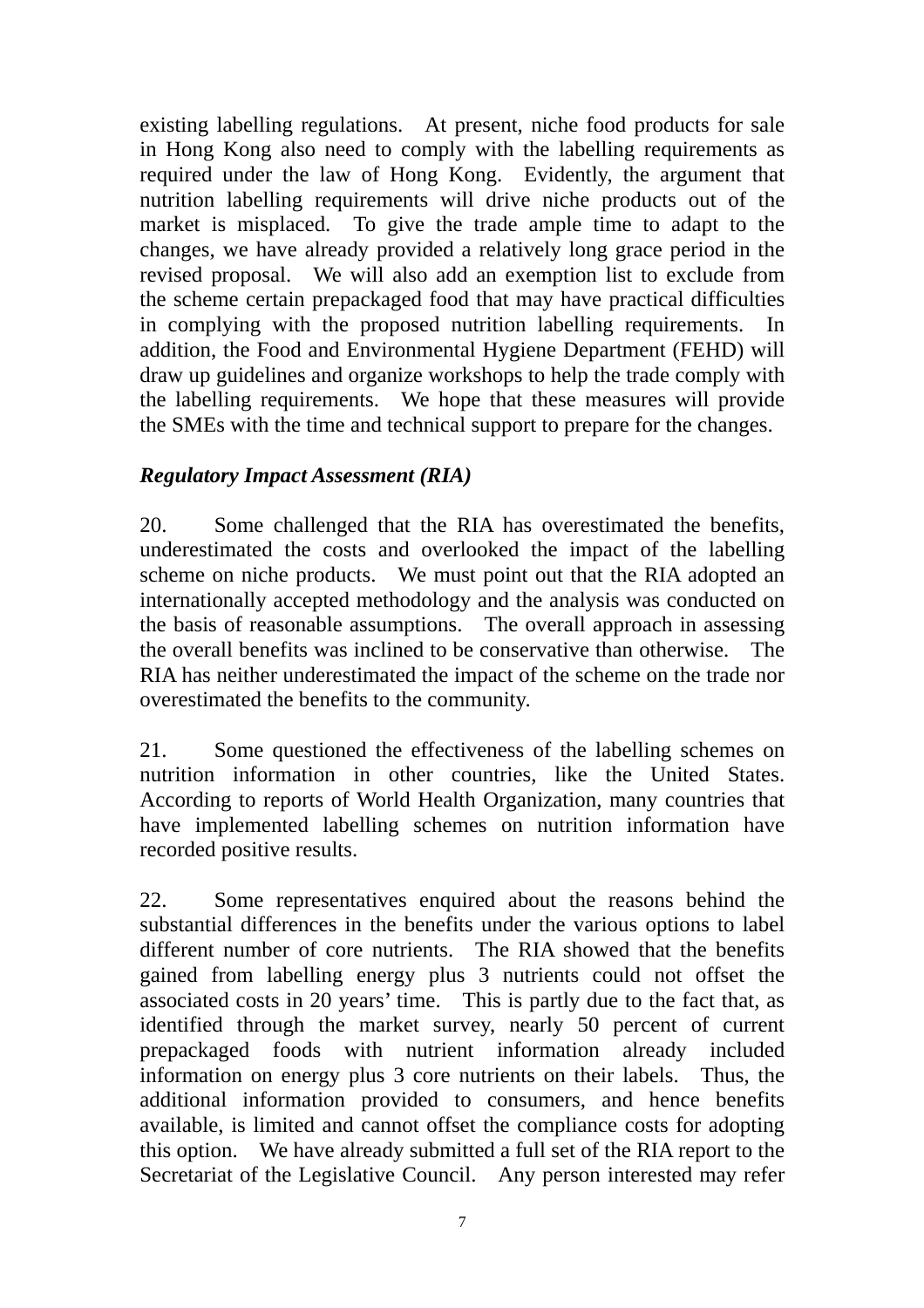to the details of the RIA report.

# *Nutrient Testing*

23. There is also concern about the capacity of the laboratories in Hong Kong to cope with the heavy workload of laboratory testing and the level of fees they may charge. There are at least six laboratories in Hong Kong that can provide nutrient testing services for the public. FEHD has already started to hold technical meetings with representatives of these laboratories to discuss the details of nutrient testing. We understand that the cost of testing energy plus 9 core nutrients ranges between some \$4,000 and \$8,000.

24. The trade also enquired whether the results of tests conducted in the laboratories in other countries or areas would be accepted. There were also enquiries as to whether nutrient information obtained indirectly was acceptable. The results would be acceptable provided that the relevant testing methods are in line with international standards. We do not intend to designate specified locations or laboratories for conducting nutrient tests. The proposed scheme also does not require that the nutrient information must be obtained from testing. Currently, it is a common practice to calculate the nutrient information on the basis of the data provided in food composition databases. In this regard, the Administration will issue testing guidelines as reference for the trade in future.

# *Enforcement and Monitoring the Results*

25. FEHD will include the inspection work of labels for nutrition information in its food surveillance programme. The staff of FEHD will conduct regular inspections, as well as random sampling when needed, on the contents of labels. FEHD will take follow-up actions based on the results of inspection and testing, including issuing verbal or written warnings to offenders or even to institute prosecution. Any person who sells food that is not in compliance with the food labelling regulations is liable for a maximum fine of \$50,000 and imprisonment of six months. FEHD will also conduct surveys to study the effects of the labelling scheme on nutrition information.

26. Some trade representatives requested for the inclusion of specific defense for breaching nutrition labelling requirements. We would like to emphasise that the current defences available under the Public Health and Municipal Services Ordinance have already provided adequate and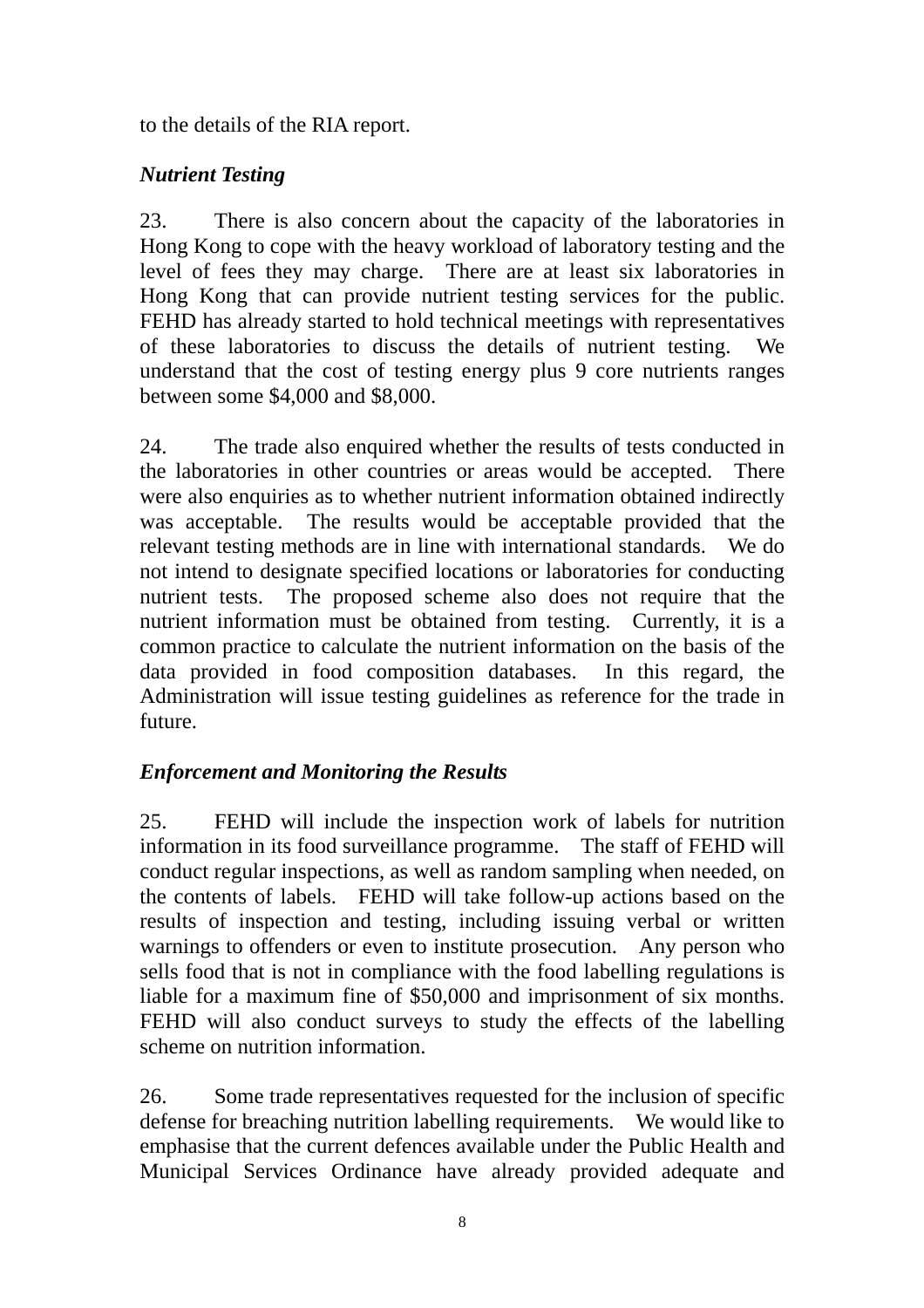appropriate protection for the local trade. The labelling of nutrition information is entirely different from the labelling of allergenic substances. While allergenic substances may be introduced to the food inadvertently during the manufacturing process, manufacturers should know the ingredients present in their products and thus, their nutrient contents. Therefore, we will not introduce a specific defence for the labelling scheme on nutrition information.

### **Public Education**

27. Many people have urged the Government to enhance public education to ensure that the public can fully reap the benefits of the labelling scheme on nutrition information. There are also views that the public may not know how to use the nutrition information. The Administration has already launched a public education programme for the scheme. Education materials are distributed via a multitude of channels, including the homepage of FEHD, publication issued by FEHD, such as the Food Safety Bulletins and pamphlets, education television and other media programmes. A special task force comprising representatives from various professional organizations and Government Departments has also been set up to coordinate public education and promotion activities on nutrition labelling and nutrients. The task force will also assist professional and non-governmental organizations to organize related education activities for the public. We plan to launch a full-ranged education programme shortly. However, without a complementary labelling scheme on nutrition information, public education alone cannot achieve the desired effect. How can the public choose amongst different products when there is no clear nutrition information on the food packages? Hence, the assertion that there is no need for the Government to legislate for nutrition labelling is not defensible. By the same token, if the labelling scheme on nutrition information only applies to certain types of prepackaged food (e.g. those with nutrition claims), it would greatly reduce the benefits of the scheme.

# *The Proposed Labelling Scheme on Nutrition Information in the Mainland*

28. The Ministry of Health issued a consultation document on the "Regulation of Nutrition Labels for Food" (《食品營養標籤管理辦法》) in October 2004. It proposed to regulate the labelling of energy plus protein, total fat, cholesterol, total carbohydrate, sugars, sodium and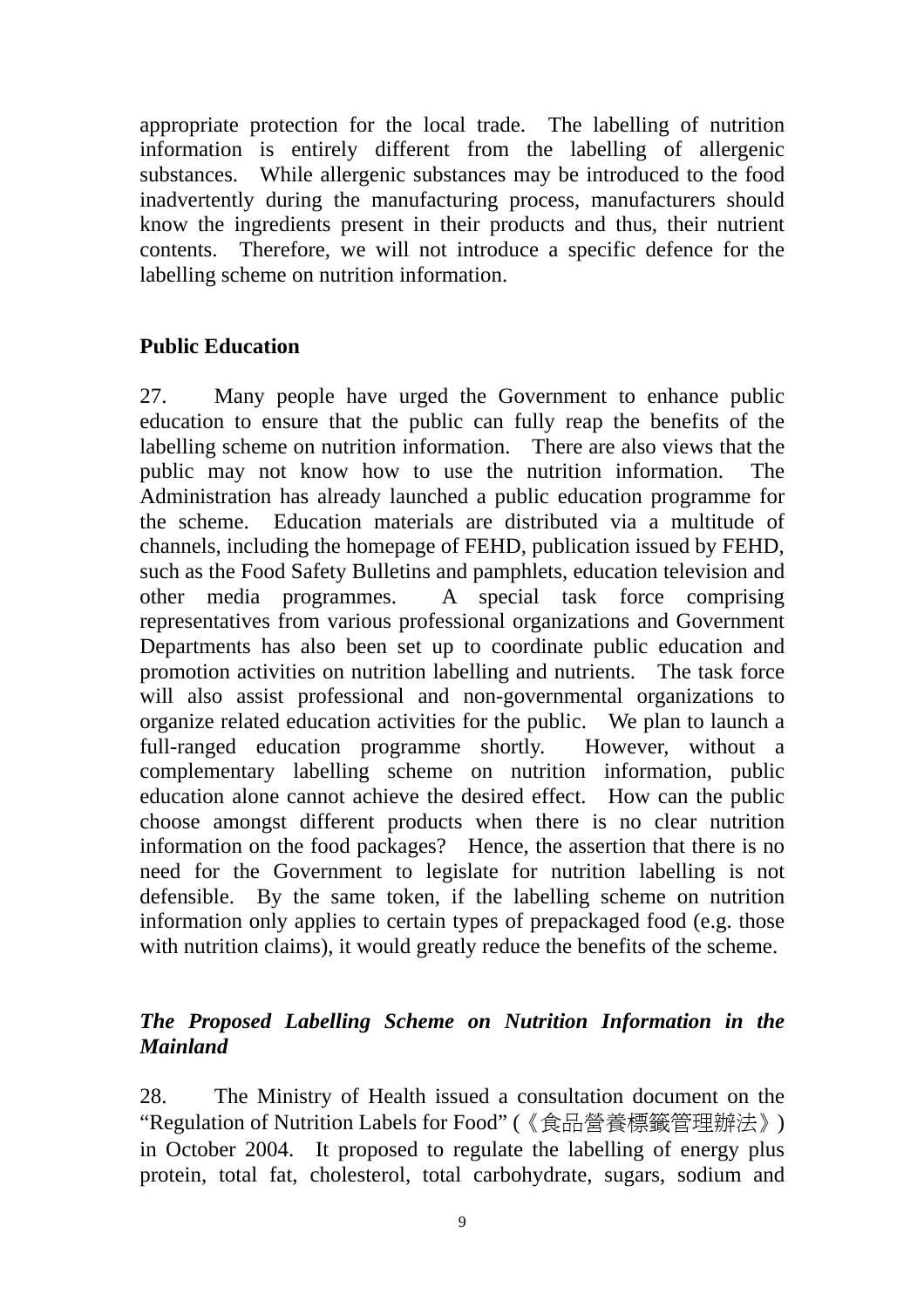calcium in prepackaged food. We understand that the Ministry of Health will map out its way forward after considering the views received.

## *Other Views*

29. Our response to the other views expressed by the trade and other representatives are summarized below: -

Nutrient claims must be supported with scientifically sound evidence

All food with nutrient claims must comply with the relevant Guidelines of Codex.

### Labelling of nutrient content

Under our proposal, the nutrition label should adopt a particular way for expressing nutrient content (the basic format is to express in absolute amount in kilocalories/metric unit per 100g (or per 100 ml) of food. If the package contains only a single portion, energy/nutrients may be expressed in absolute amount kilocalories/metric unit per package). In addition, the nutrition labels should be displayed at a visible location on the package and the information should be presented in a tabulated format. As for the other requirements of the labelling format, such as the order of information to be displayed and font size, the Administration will consult the trade at the technical meetings before finalizing the details. At present, there is no plan to regulate the format of the labels except the method of expressing the nutrient contents.

Language on the Label

The proposed labelling scheme on nutrition information will form part of the existing Foods and Drugs (Composition and Labelling) Regulations. Unless otherwise specified (e.g. if both English and Chinese are used in the labelling or marking of prepackaged food, the name of the food and the list of ingredients should appear in both languages), labelling in either English or Chinese (simplified or traditional) or both is allowed.

Setting up Nutrient Reference Values (NRVs) with the Mainland

- We have established an ad-hoc expert group on NRVs. Members are drawn from professionals with expertise in the area of nutrition and medicine, representatives from universities, Hospital Authority and Department of Health. The panel has conducted an initial discussion on the principles of deriving the local NRVs. The expert group will also work with the experts of the Mainland on the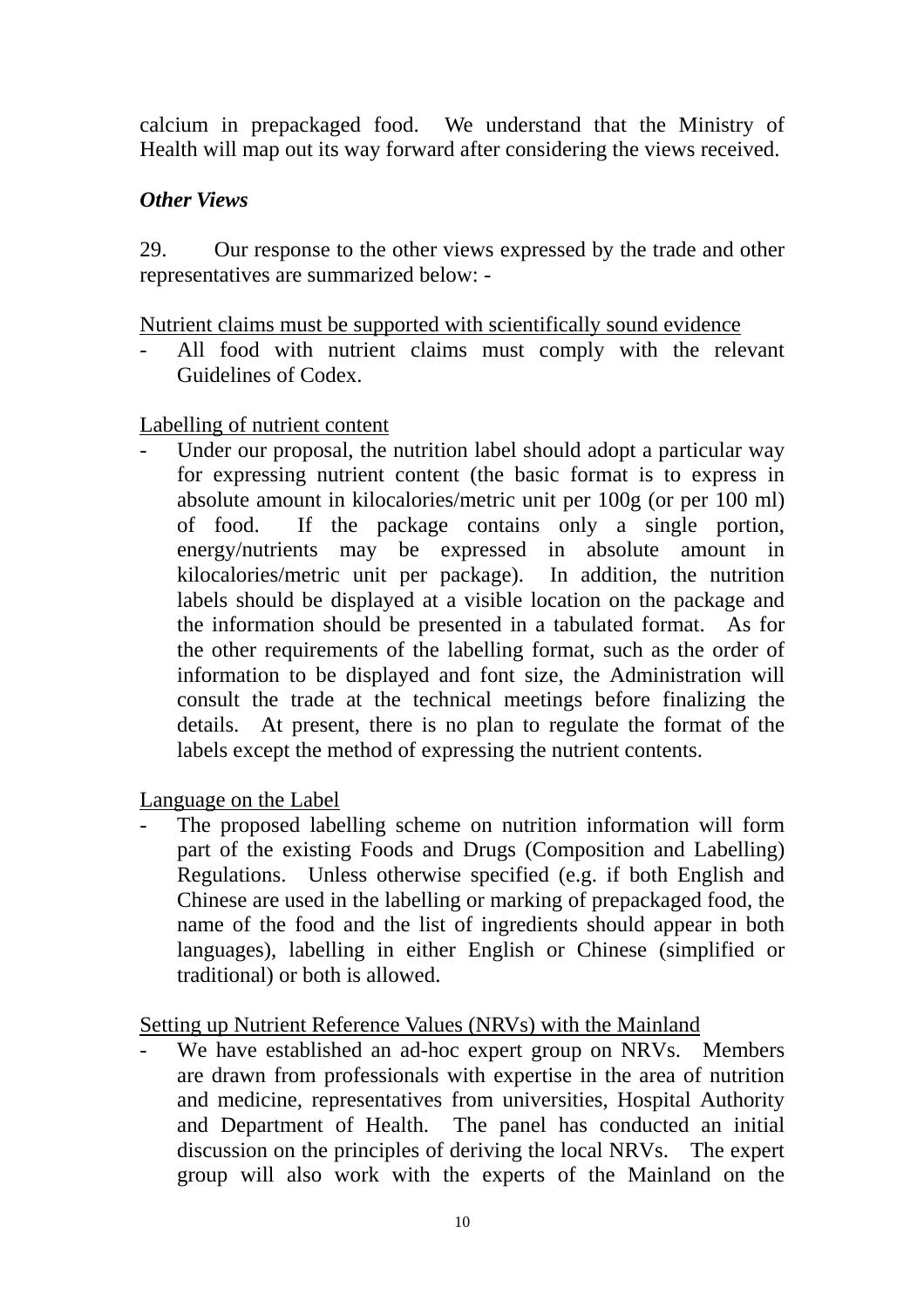development of local NRVs applicable to the whole country to facilitate the public to understand the information contained in nutrition labels.

Regulation of Labelling of Foods for Infants, Follow-up Formulae / Food for People with Special Dietary Needs

As the dietary requirements of particular groups of people, such as infants, children and those with special dietary needs are different from ordinary people, Codex has developed different labelling guidelines and standards for them. The issue is not covered in this legislative exercise as a matter of priority. We will review whether it is necessary to introduce nutrition labelling requirements covering these products in the future. Food for people with special dietary needs (special dietary uses) are those foods which are specially processed or formulated to satisfy particular dietary requirements because of a particular physical or physiological condition and/or specific diseases and disorders and which are presented as such. The composition of these foodstuffs differs significantly from the composition of ordinary foods of comparable nature.

Changes in Labelling Requirements

The Government will continue to consult the trade on the necessary changes on labelling requirements of prepackaged food.

### **Summary of Our Response**

30. The summary of our response to issues raised by deputations at the meeting on 10 May 2005 is attached at Annex.

### **WAY FORWARD**

31. We will continue to discuss implementation issues, such as the development of testing methods for nutrients (including tolerance limits), the exemption list and local NRVs, with the trade and professional sectors. We have commenced drafting the legislation. Our aim is to present the amendment regulation to the Legislative Council in 2006.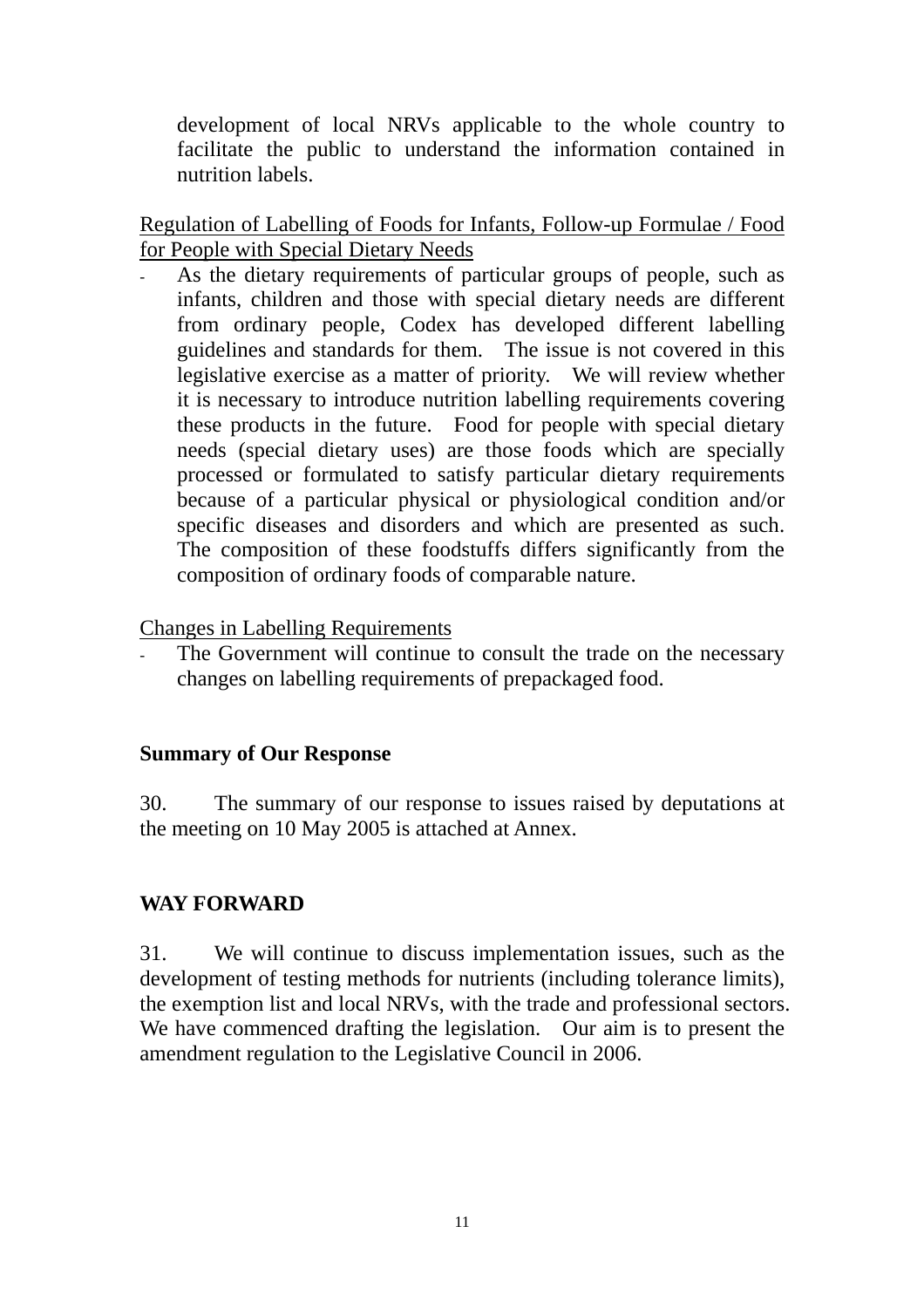### **ADVICE SOUGHT**

32. Members are invited to comment on the response outlined above, and, in particular, the implementation timeframe mentioned in paragraph 8.

**Health, Welfare and Food Bureau Food and Environmental Hygiene Department June 2005**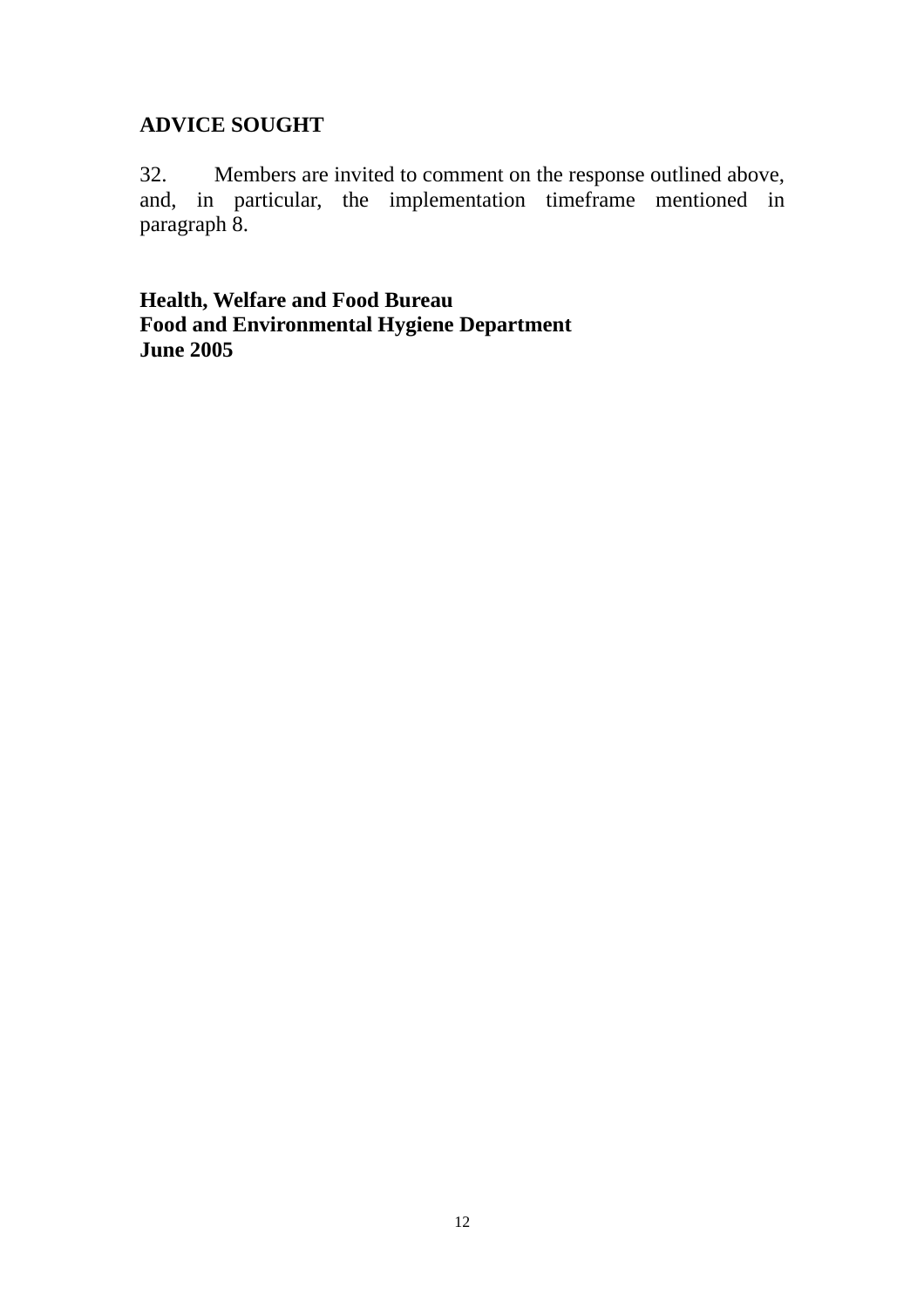#### **Panel on Food Safety and Environmental Hygiene**

**Views and suggestions expressed/made by deputations on the proposed labelling scheme on food nutrition at the meeting on 10 May 2005** 

| <b>Organisations</b><br>(LC Paper No. of<br>submission if applicable)               | <b>Views and/ or suggestions</b>                                                                                                                                                                                                                                                                                                                 | <b>Administration's response</b>                                                                                                                                                                                                                                                                                                                                                                                                                |
|-------------------------------------------------------------------------------------|--------------------------------------------------------------------------------------------------------------------------------------------------------------------------------------------------------------------------------------------------------------------------------------------------------------------------------------------------|-------------------------------------------------------------------------------------------------------------------------------------------------------------------------------------------------------------------------------------------------------------------------------------------------------------------------------------------------------------------------------------------------------------------------------------------------|
| <b>Implementation timetable</b>                                                     |                                                                                                                                                                                                                                                                                                                                                  |                                                                                                                                                                                                                                                                                                                                                                                                                                                 |
| <b>Consumer Council</b><br>$[CB(2)1507/04-05(01)]$                                  | It supported early implementation of nutrition labelling, and should<br>not be later than 2008 (Phase I) and 2010 (Phase II) respectively as<br>proposed by the Administration. The two-year grace period for<br>implementing each Phase should be sufficient for the trade to make<br>necessary adjustments to meet the labelling requirements. | Noted                                                                                                                                                                                                                                                                                                                                                                                                                                           |
| Hong<br>Kong<br>Retail<br><b>Management Association</b><br>$[CB(2) 1513/04-05(01)]$ | It considered that Hong Kong should not move ahead of the European<br>Union and the Mainland in implementing labelling requirements<br>where nutrition labelling was not mandatory.                                                                                                                                                              | Hong Kong is lagging behind many<br>countries of the world in terms of<br>nutrition labelling.<br>After closely<br>examining the local public health<br>conditions, as well as taking into<br>consideration the principles of the<br>guidelines<br>Codex<br>and<br>the<br>developments overseas, our proposed<br>labelling<br>nutrition<br>scheme<br>on<br>information would safeguard public<br>health through promoting<br>healthy<br>eating. |
|                                                                                     | It requested that the implementation plan should be developed jointly                                                                                                                                                                                                                                                                            |                                                                                                                                                                                                                                                                                                                                                                                                                                                 |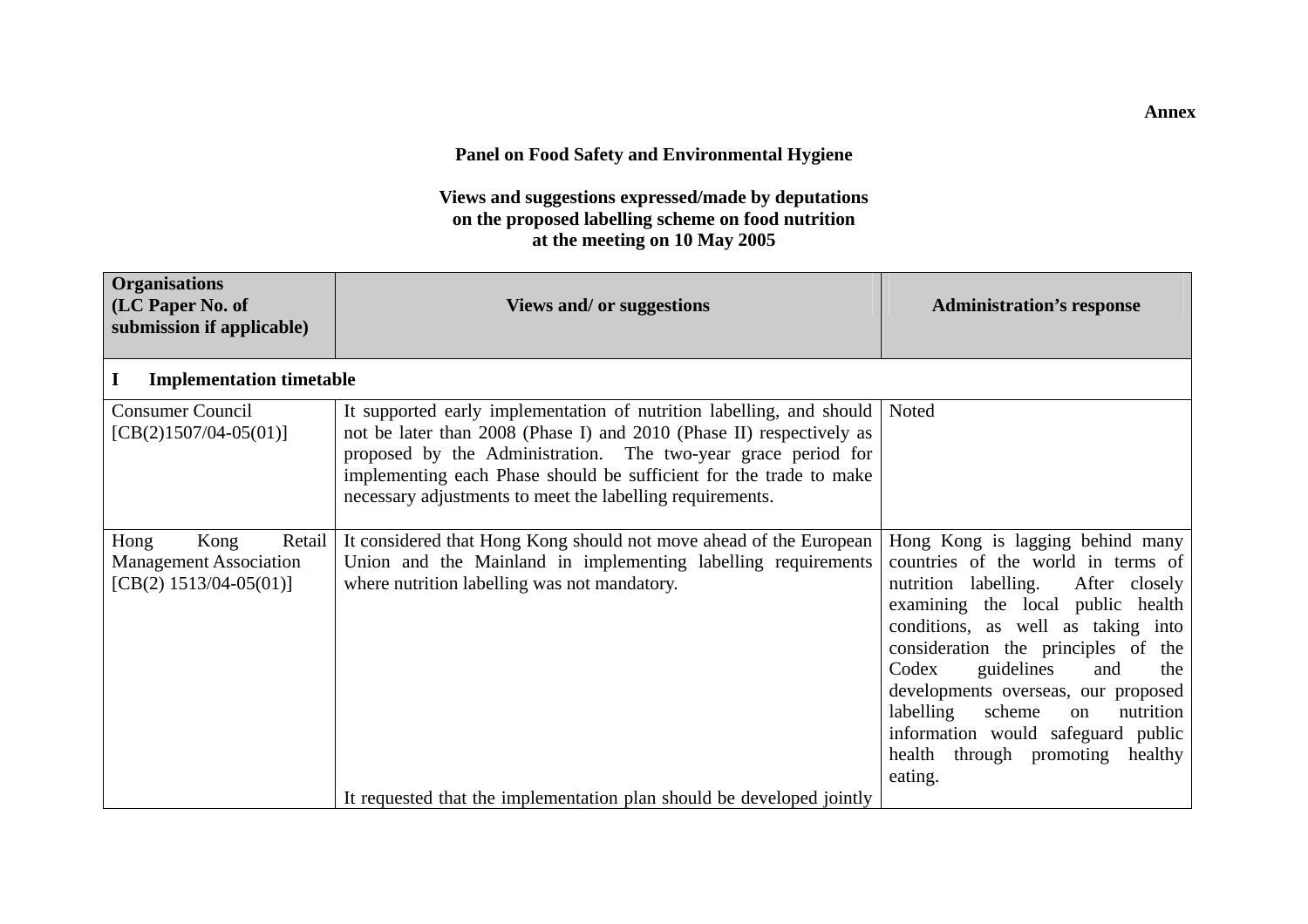| <b>Organisations</b><br>(LC Paper No. of<br>submission if applicable)                | <b>Views and/ or suggestions</b>                                                                                                                                                                                                                                                                                                                                     | <b>Administration's response</b>                                                                                                                                                                                                                                                                                                                                                                                                                        |
|--------------------------------------------------------------------------------------|----------------------------------------------------------------------------------------------------------------------------------------------------------------------------------------------------------------------------------------------------------------------------------------------------------------------------------------------------------------------|---------------------------------------------------------------------------------------------------------------------------------------------------------------------------------------------------------------------------------------------------------------------------------------------------------------------------------------------------------------------------------------------------------------------------------------------------------|
|                                                                                      | with the retail and wholesale trades. Issues relating to the format,<br>location and wording to be used on the labels, testing protocols,<br>provision of defence clause to retailers, ongoing measurement of<br>positive and negative consequences, future labelling requirement<br>changes, etc. should be resolved before the proposed scheme was<br>implemented. | We will continue our discussion with<br>the trade on various implementation<br>details at technical meetings.                                                                                                                                                                                                                                                                                                                                           |
| Federation of Hong Kong<br>Industries<br>[CB(2) $1507/04-05(02)$ ]                   | It considered that the shortest possible time for implementing the<br>proposal should be five years (i.e. a two-year grace period before the<br>implementation of Phase I, and Phase II would be implemented three<br>years after the implementation of Phase I).                                                                                                    | For products without nutrient-related<br>claims, there will be a four-year grace<br>period from the enactment of the<br>regulation.                                                                                                                                                                                                                                                                                                                     |
| Kong<br>Hong<br>Suppliers<br><b>Association Limited</b><br>[CB(2) $1465/04-05(04)$ ] | Phase II should be implemented at least five years after the<br>implementation of Phase I.                                                                                                                                                                                                                                                                           | For products without nutrient-related<br>claims, there will be a four-year grace<br>period from the enactment of the<br>regulation.                                                                                                                                                                                                                                                                                                                     |
| Kong<br>Hong<br>Food<br>The<br>Council Limited<br>[CB(2) $1507/04-05(03)$ ]          | The Administration should review whether Phase II should be<br>implemented one year after the implementation of Phase I. Nutrition<br>labelling for all prepackaged foods should be implemented on a<br>voluntary basis.                                                                                                                                             | Implementing mandatory<br>nutrition<br>labelling for all prepackaged foods will<br>promote public health in the long run.<br>A clear and definite timeframe on<br>implementing<br>the<br>scheme<br>will<br>facilitate the trade in planning for the<br>Implementing<br>changes.<br>Phase I<br>only (i.e.,<br>mandatory<br>nutrition<br>labelling for prepackaged foods with<br>claims only) will grossly limit the<br>potential benefits of the scheme. |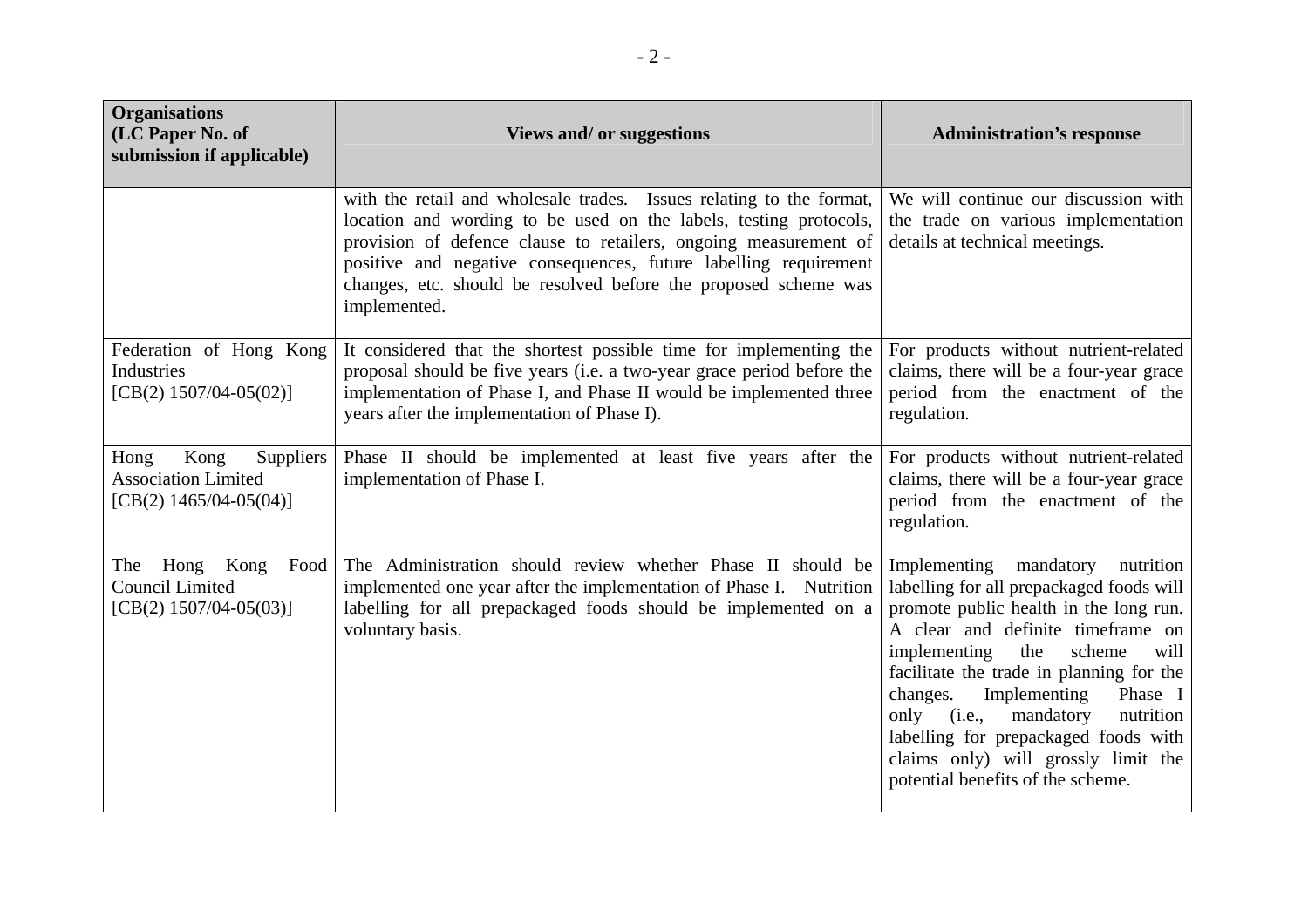| <b>Organisations</b><br>(LC Paper No. of<br>submission if applicable)                                  | <b>Views and/ or suggestions</b>                                                                                                                                                                                                                                                                                                                                                                                                                | <b>Administration's response</b>                                                                                                                                                                                                                                                                                           |
|--------------------------------------------------------------------------------------------------------|-------------------------------------------------------------------------------------------------------------------------------------------------------------------------------------------------------------------------------------------------------------------------------------------------------------------------------------------------------------------------------------------------------------------------------------------------|----------------------------------------------------------------------------------------------------------------------------------------------------------------------------------------------------------------------------------------------------------------------------------------------------------------------------|
| Hong Kong Federation of<br>Related<br><b>Restaurants</b><br>and<br>Trades<br>[CB(2) $1456/04-05(02)$ ] | One-step approach should be adopted. A longer grace period should<br>be allowed for the industry to make necessary preparation.                                                                                                                                                                                                                                                                                                                 | If there is general support from the<br>community that the scheme should be<br>implemented by a one-step approach,<br>we would have no objection to<br>implement the scheme in one go.                                                                                                                                     |
| Hong Kong and Kowloon<br>Sauce and Preserved Fruits<br>Amalgamated<br>Employers<br>Association         | It agreed that nutrition labelling would have positive impact on the<br>food industry in the long term, but voluntary nutrition labelling should<br>be implemented.                                                                                                                                                                                                                                                                             | Voluntary nutrition labelling<br>will<br>grossly limit the potential benefits of<br>the scheme. At present, only about<br>half of the prepackaged food products<br>voluntarily<br>nutrition<br>provide<br>information<br>their<br>packages.<br>on<br>However, they do so in various<br>formats.                            |
|                                                                                                        | The implementation date for Phase I and Phase II should not be<br>applied across the board for all food products, as some niche and low<br>volume products would take longer time to clear their existing stock.                                                                                                                                                                                                                                | Allowing different grace periods for<br>different<br>products<br>will<br>create<br>significant enforcement problems and<br>may cause confusion to the public and<br>the trade.                                                                                                                                             |
| Medical<br>Hong<br>Kong<br>Council                                                                     | It supported the proposed labelling scheme which would help<br>consumers make informed choices on food. While it supported the<br>introduction of the labelling requirements in phases to allow time for<br>the industry to make adjustments to the proposed requirements, the<br>proposed grace period for implementing Phase I and Phase II was<br>longer than necessary. The Administration should expedite the<br>implementation timetable. | To allow sufficient time for the trade<br>to prepare for the changes and for the<br>laboratories to acquire the necessary<br>equipment and technique, a two-year<br>grace period is provided before<br>implementing Phase I.<br>As the<br>number of food products affected will<br>increase markedly during the transition |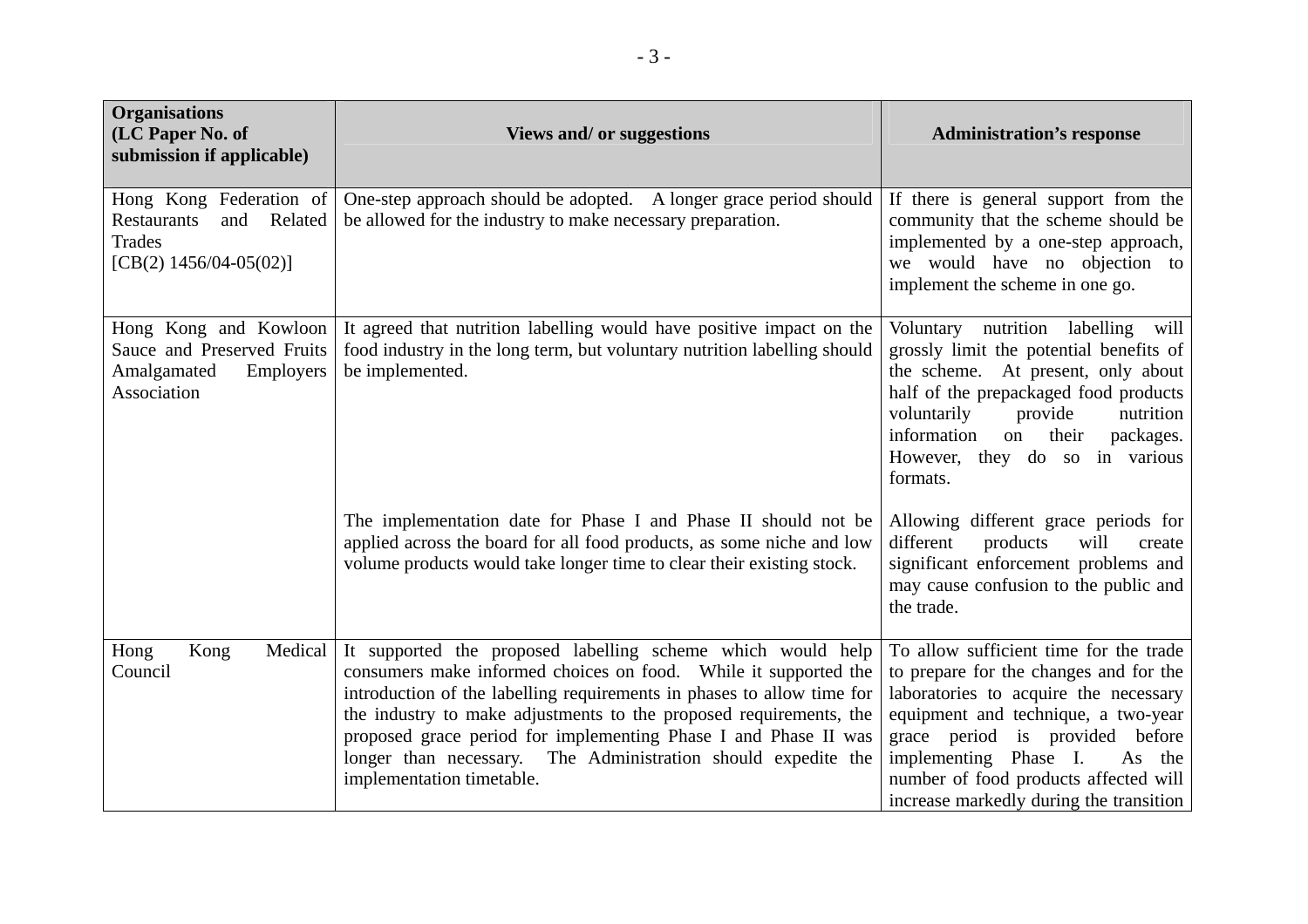| <b>Organisations</b><br>(LC Paper No. of<br>submission if applicable)         | Views and/ or suggestions                                                                                                                                                                                                                                                                                                                                                      | <b>Administration's response</b>                                                                                                                                                                                                                                                                                                                                                                                                                  |
|-------------------------------------------------------------------------------|--------------------------------------------------------------------------------------------------------------------------------------------------------------------------------------------------------------------------------------------------------------------------------------------------------------------------------------------------------------------------------|---------------------------------------------------------------------------------------------------------------------------------------------------------------------------------------------------------------------------------------------------------------------------------------------------------------------------------------------------------------------------------------------------------------------------------------------------|
|                                                                               |                                                                                                                                                                                                                                                                                                                                                                                | from Phase I to Phase II, an additional<br>grace period is provided for the trade,<br>in particular the Small and Medium<br>Enterprises (SMEs), to prepare for the<br>changes.                                                                                                                                                                                                                                                                    |
| Hong Kong Doctors Union<br>[CB(2) $1456/04-05(03)$ ]                          | It supported the proposal as it would help people to better understand<br>the nutritional value of products with nutrition claims.                                                                                                                                                                                                                                             | Noted.                                                                                                                                                                                                                                                                                                                                                                                                                                            |
|                                                                               | It considered that the grace period for full implementation of<br>mandatory labelling should be shortened to three years.                                                                                                                                                                                                                                                      | If there is general support from the<br>community that the scheme should be<br>implemented by a one-step approach,<br>we would have no objection to<br>implement the scheme in one go.<br>Nevertheless,<br>the<br>implementation<br>timetable should be reasonable and<br>practicable.                                                                                                                                                            |
| Association of Hong Kong<br><b>Nursing Staff</b><br>[CB(2) $1456/04-05(04)$ ] | It strongly opposed implementing the proposal in phases, as nutrition<br>labelling was an important tool of disease prevention and health<br>promotion. It strongly urged that a one-step approach for mandating<br>labelling of energy plus nine core nutrients for all prepacked foods,<br>with a grace period of three years, should be implemented as soon as<br>possible. | Implementing mandatory<br>nutrition<br>labelling by phases is in line with<br>international practices. Providing the<br>trade with ample time to fulfill the new<br>labelling<br>requirements<br>will<br>also<br>minimize the financial impact on them.<br>If there is general support from the<br>community that the scheme should be<br>implemented by a one-step approach,<br>we would have no objection to<br>implement the scheme in one go. |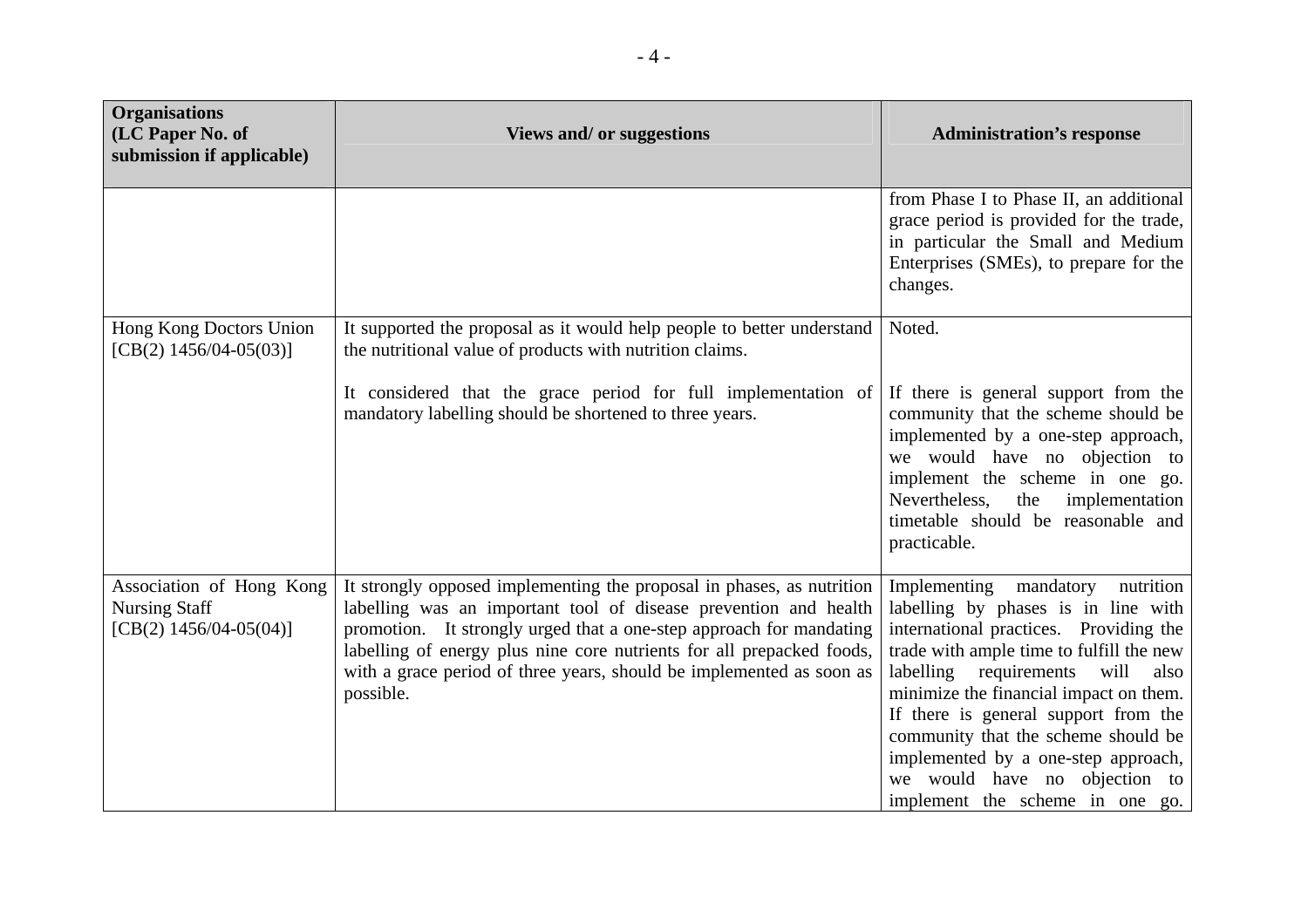| <b>Organisations</b><br>(LC Paper No. of<br>submission if applicable)              | Views and/ or suggestions                                                                                                                                                                                                                                                                              | <b>Administration's response</b>                                                                                                                                                                                                                                                    |
|------------------------------------------------------------------------------------|--------------------------------------------------------------------------------------------------------------------------------------------------------------------------------------------------------------------------------------------------------------------------------------------------------|-------------------------------------------------------------------------------------------------------------------------------------------------------------------------------------------------------------------------------------------------------------------------------------|
|                                                                                    |                                                                                                                                                                                                                                                                                                        | Nevertheless,<br>the<br>implementation<br>timetable should be reasonable and<br>practicable.                                                                                                                                                                                        |
| <b>Care For Your Heart</b><br>[CB(2) $1456/04-05(05)$ ]                            | It supported the implementation of nutrition labelling requirements<br>which facilitated consumers to make healthier choices.                                                                                                                                                                          | Noted.                                                                                                                                                                                                                                                                              |
|                                                                                    | Since the consultation of the proposal had been launched in November<br>2003, the food industry already had sufficient preparatory time, and it<br>was not necessary to extend the proposed grace period. It urged for<br>implementing nutrition labelling as soon as possible.                        | If there is general support from the<br>community that the scheme should be<br>implemented by a one-step approach,<br>we would have no objection to<br>implement the scheme in one go.<br>Nevertheless,<br>the implementation<br>timetable should be reasonable and<br>practicable. |
| The Hong Kong Dietitians<br><b>Association Limited</b><br>$[CB(2)1517/04-05(01)]$  | It supported the implementation timetable on the condition that Phase<br>I would include labelling of energy plus nine core nutrients for<br>prepackaged foods with nutrient-related claims. It also supported<br>that Phase II would be implemented two years after the<br>implementation of Phase I. | Phase I requires the labelling of energy<br>plus 5 core nutrients. It helps reduce<br>the initial trade compliance cost.                                                                                                                                                            |
| The Hong Kong Nutrition<br><b>Association Limited</b><br>[CB(2) $1507/04-05(04)$ ] | It agreed to the proposed implementation timetable for Phase I and<br>Phase II.                                                                                                                                                                                                                        | Noted.                                                                                                                                                                                                                                                                              |
| Hong Kong Academy of<br>Medicines<br>$[CB(2)1456/04-05(06)]$                       | It supported to proposal in general, and considered that the timing for<br>implementation should be sped up.                                                                                                                                                                                           | If there is general support from the<br>community that the scheme should be<br>implemented by a one-step approach,                                                                                                                                                                  |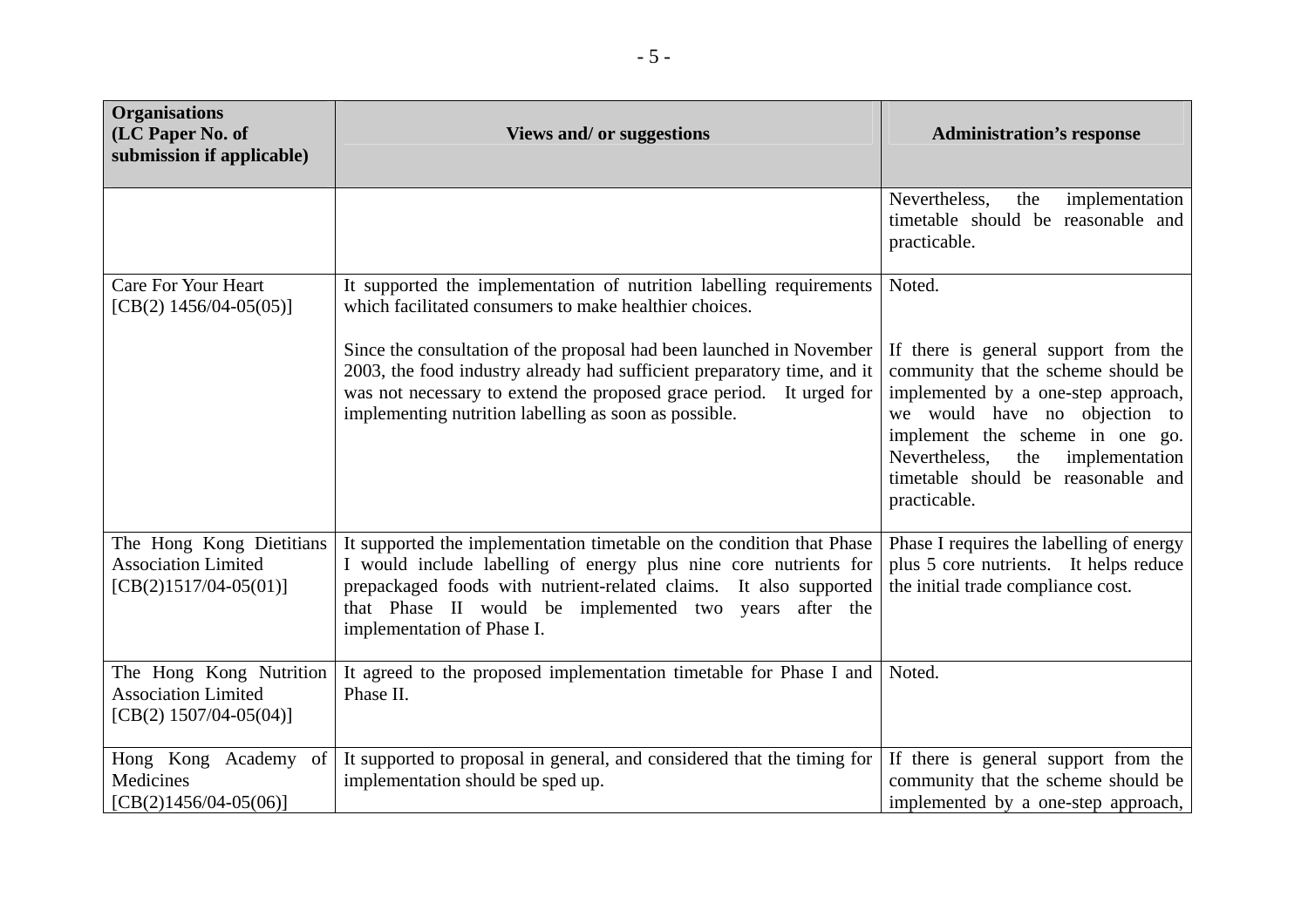| <b>Organisations</b><br>(LC Paper No. of<br>submission if applicable)                                                                        | Views and/ or suggestions                                                                                                                                                                                                                                                                                                                      | <b>Administration's response</b>                                                                                                                                                                                                                                                                                                                                                                                                                                                                                                           |
|----------------------------------------------------------------------------------------------------------------------------------------------|------------------------------------------------------------------------------------------------------------------------------------------------------------------------------------------------------------------------------------------------------------------------------------------------------------------------------------------------|--------------------------------------------------------------------------------------------------------------------------------------------------------------------------------------------------------------------------------------------------------------------------------------------------------------------------------------------------------------------------------------------------------------------------------------------------------------------------------------------------------------------------------------------|
| (written submission only)                                                                                                                    |                                                                                                                                                                                                                                                                                                                                                | we would have no objection to<br>implement the scheme in one go.<br>Nevertheless,<br>implementation<br>the<br>timetable should be reasonable and<br>practicable.                                                                                                                                                                                                                                                                                                                                                                           |
| Confectioners<br>The<br>and<br><b>Bakers Association of Hong</b><br>Kong and Kowloon<br>$[CB(2)1456/04-05(07)]$<br>(written submission only) | It supported the implementation of Phase I but strongly opposed the<br>implementation of Phase II. There was no need for mandatory<br>nutrition labelling as most of the imported food products already had<br>nutrient information. Food products without nutrient information<br>would be eliminated if consumers did not buy such products. | If only Phase I of the labelling scheme<br>information<br>nutrition<br>$\Omega$<br>is<br>implemented, it would grossly limit the<br>potential benefits of the scheme. Our<br>aim is to promote public health in the<br>long run. As such, there is a need to<br>implement<br>mandatory<br>nutrition<br>labelling for all prepackaged foods.<br>standardized<br>requirement<br>$\mathbf{A}$<br>on<br>nutrition information on prepackaged<br>food would provide consumers with<br>sufficient information for making<br>purchasing decision. |
| Hong Kong Association of<br><b>Study on Obesity</b><br>$[CB(2)1465/04-05(05)]$<br>(written submission only)                                  | It supported staged implementation of labelling requirements for<br>prepackaged food products, which should be enforced through<br>legislative amendment to the regulations made under Cap. 132.                                                                                                                                               | Noted.                                                                                                                                                                                                                                                                                                                                                                                                                                                                                                                                     |
| Hong Kong College<br>$\sigma$ of<br><b>Community Medicine</b><br>$[CB(2) 1507/04-05(05)]$                                                    | It strongly supported the introduction of a mandatory nutrition<br>labelling scheme as early as practicable. The scheme should cover<br>energy plus nine core nutrients.                                                                                                                                                                       | Noted.<br>If there is general support from the                                                                                                                                                                                                                                                                                                                                                                                                                                                                                             |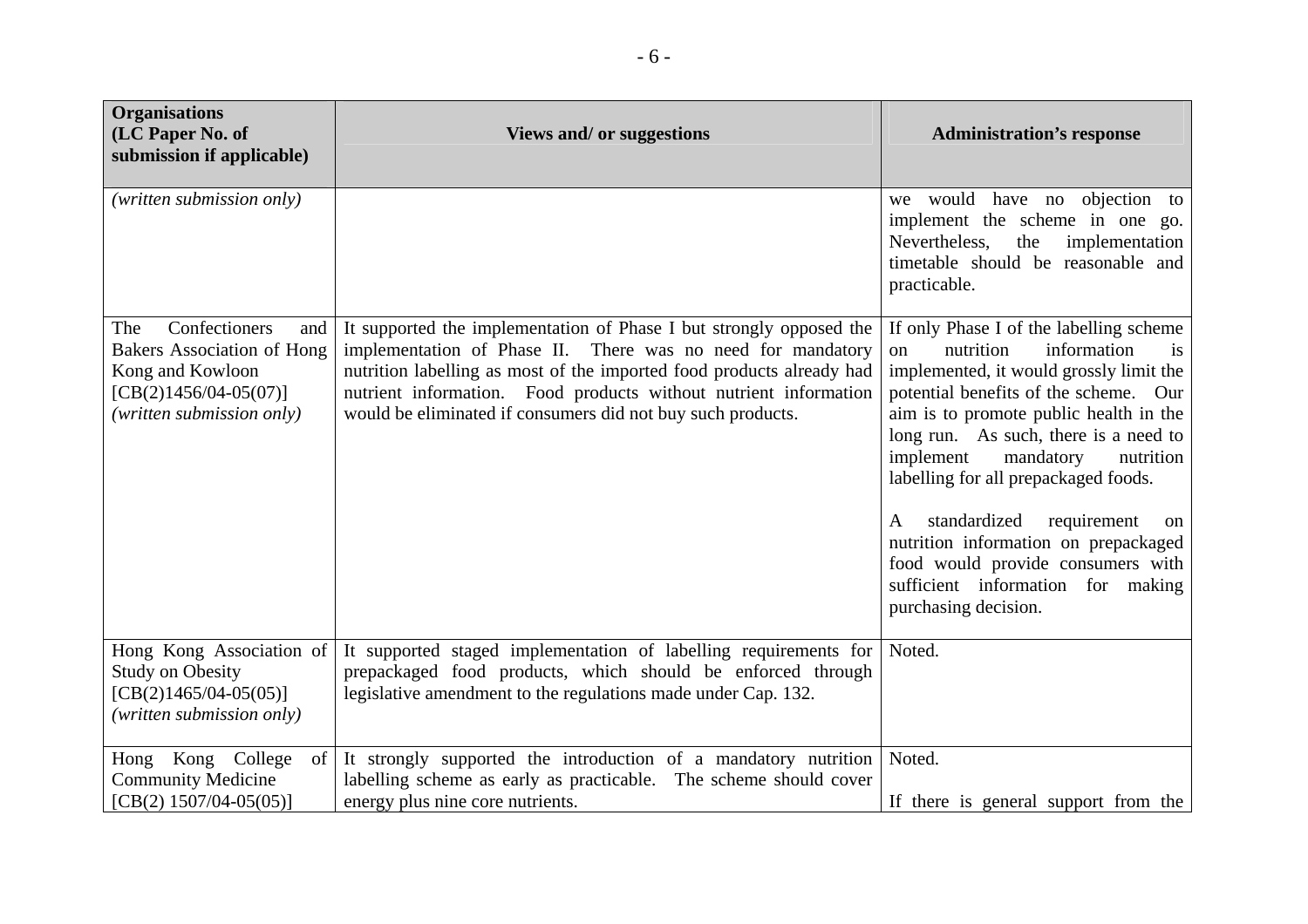| <b>Organisations</b><br>(LC Paper No. of<br>submission if applicable)               | <b>Views and/ or suggestions</b>                                                                                                                                                                                                                                                                                                                                  | <b>Administration's response</b>                                                                                                                                                                                                                                                                                                |
|-------------------------------------------------------------------------------------|-------------------------------------------------------------------------------------------------------------------------------------------------------------------------------------------------------------------------------------------------------------------------------------------------------------------------------------------------------------------|---------------------------------------------------------------------------------------------------------------------------------------------------------------------------------------------------------------------------------------------------------------------------------------------------------------------------------|
| (written submission only)                                                           |                                                                                                                                                                                                                                                                                                                                                                   | community that the scheme is to be<br>implemented by a one-step approach,<br>we would have no objection to<br>implement the scheme in one go.<br>Nevertheless,<br>the<br>implementation<br>timetable should be reasonable and<br>practicable.                                                                                   |
| <b>Labelling</b><br>$\mathbf H$<br>requirements                                     |                                                                                                                                                                                                                                                                                                                                                                   |                                                                                                                                                                                                                                                                                                                                 |
| <b>Consumer Council</b><br>$[CB(2)1507/04-05(01)]$                                  | It strongly supported the labelling requirements for prepackaged food<br>with nutrient-related claims in Phase I.                                                                                                                                                                                                                                                 | Noted.                                                                                                                                                                                                                                                                                                                          |
|                                                                                     | It supported standardisation of format of nutrition labels for easy<br>reference by consumers.                                                                                                                                                                                                                                                                    |                                                                                                                                                                                                                                                                                                                                 |
|                                                                                     | To facilitate compliance, it suggested that the Administration should<br>discuss with the food industry types of food products to be exempted<br>from labelling requirements.                                                                                                                                                                                     | The Administration will continue her<br>discussion with the trade<br>before<br>finalizing the exemption list.                                                                                                                                                                                                                   |
| Kong<br>Retail<br>Hong<br><b>Management Association</b><br>$[CB(2) 1513/04-05(01)]$ | It supported a labelling guideline that would help consumers make<br>informed decisions about the food they purchased. However, the<br>proposed labelling requirements were different from overseas<br>requirements, and were too stringent. It considered that adaptation of<br>the source countries' labelling requirements could equally serve the<br>purpose. | The relevant guidelines of the Codex<br>Alimentarius Commission (Codex), as<br>a basic requirement, require that the<br>nutrition<br>should<br>label<br>include<br>declarations<br>of<br>protein,<br>energy,<br>carbohydrate and fat.<br>In addition,<br>individual country or area could<br>require the labelling of any other |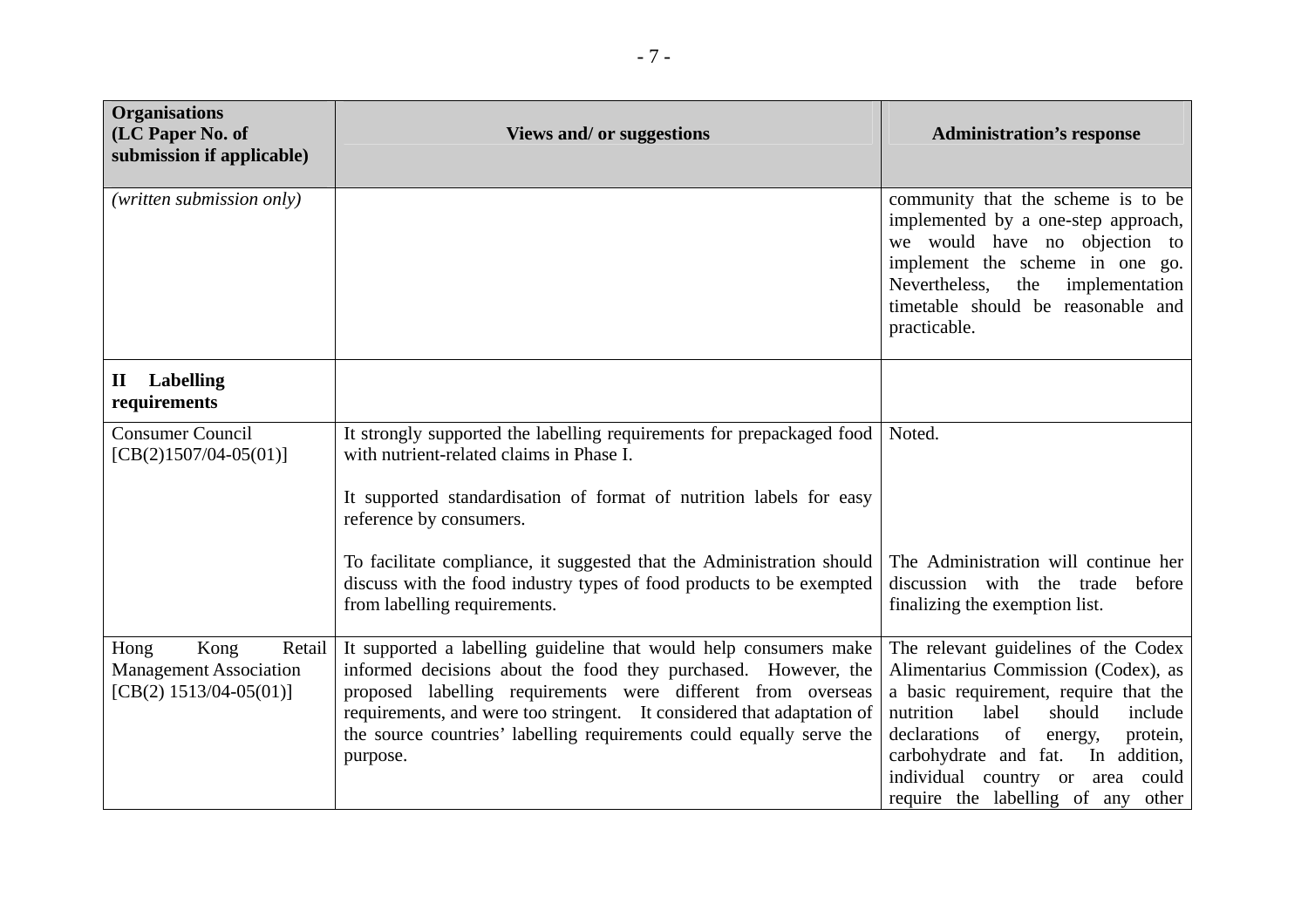| <b>Organisations</b><br>(LC Paper No. of<br>submission if applicable) | <b>Views and/ or suggestions</b>                                                                                                                                                                                                                                                                                                                                                                                                                                                                                                                                                                                  | <b>Administration's response</b>                                                                                                                                                                                                                                                                                                                                                                                                                                                                                                                                  |
|-----------------------------------------------------------------------|-------------------------------------------------------------------------------------------------------------------------------------------------------------------------------------------------------------------------------------------------------------------------------------------------------------------------------------------------------------------------------------------------------------------------------------------------------------------------------------------------------------------------------------------------------------------------------------------------------------------|-------------------------------------------------------------------------------------------------------------------------------------------------------------------------------------------------------------------------------------------------------------------------------------------------------------------------------------------------------------------------------------------------------------------------------------------------------------------------------------------------------------------------------------------------------------------|
|                                                                       |                                                                                                                                                                                                                                                                                                                                                                                                                                                                                                                                                                                                                   | nutrients which are considered to be<br>relevant for maintaining a good<br>nutritional status in the population<br>Different countries or<br>concerned.<br>areas will, making reference to the<br>Codex guidelines, develop their own<br>labelling<br>schemes<br>nutrition<br>on<br>information meeting their own public<br>health needs. Adapting the nutrition<br>labels from source countries is not an<br>international practice. Not only will<br>it cause confusion to the consumers,<br>there will also be problems on<br>enforcement.                     |
| Federation of Hong Kong<br>Industries<br>[CB(2) $1507/04-05(02)$ ]    | The labelling requirements should synchronise with the requirements<br>of Hong Kong's major trading partners, notably the Mainland.<br>Moreover, the source countries' labelling requirements should be<br>acceptable.<br>The Codex Guidelines on nutrition labelling (i.e. energy plus<br>carbohydrate, protein and fat) should be adopted. The declaration of<br>the amount of any other nutrients should be required only when a<br>nutrient-related claim was made.<br>It suggested that no separate nutrient testing should be carried out for<br>the same product which were sold under different packages. | The relevant guidelines of Codex, as a<br>basic requirement, require that the<br>nutrition label should include the<br>declarations<br>of energy,<br>protein,<br>carbohydrate and fat. In addition,<br>individual country or area could<br>require the labelling of any other<br>nutrients which are considered to be<br>relevant for maintaining a good<br>nutritional status in the population<br>Different countries or<br>concerned.<br>areas will, making reference to the<br>Codex guidelines, develop their own<br>labelling<br>schemes<br>nutrition<br>on |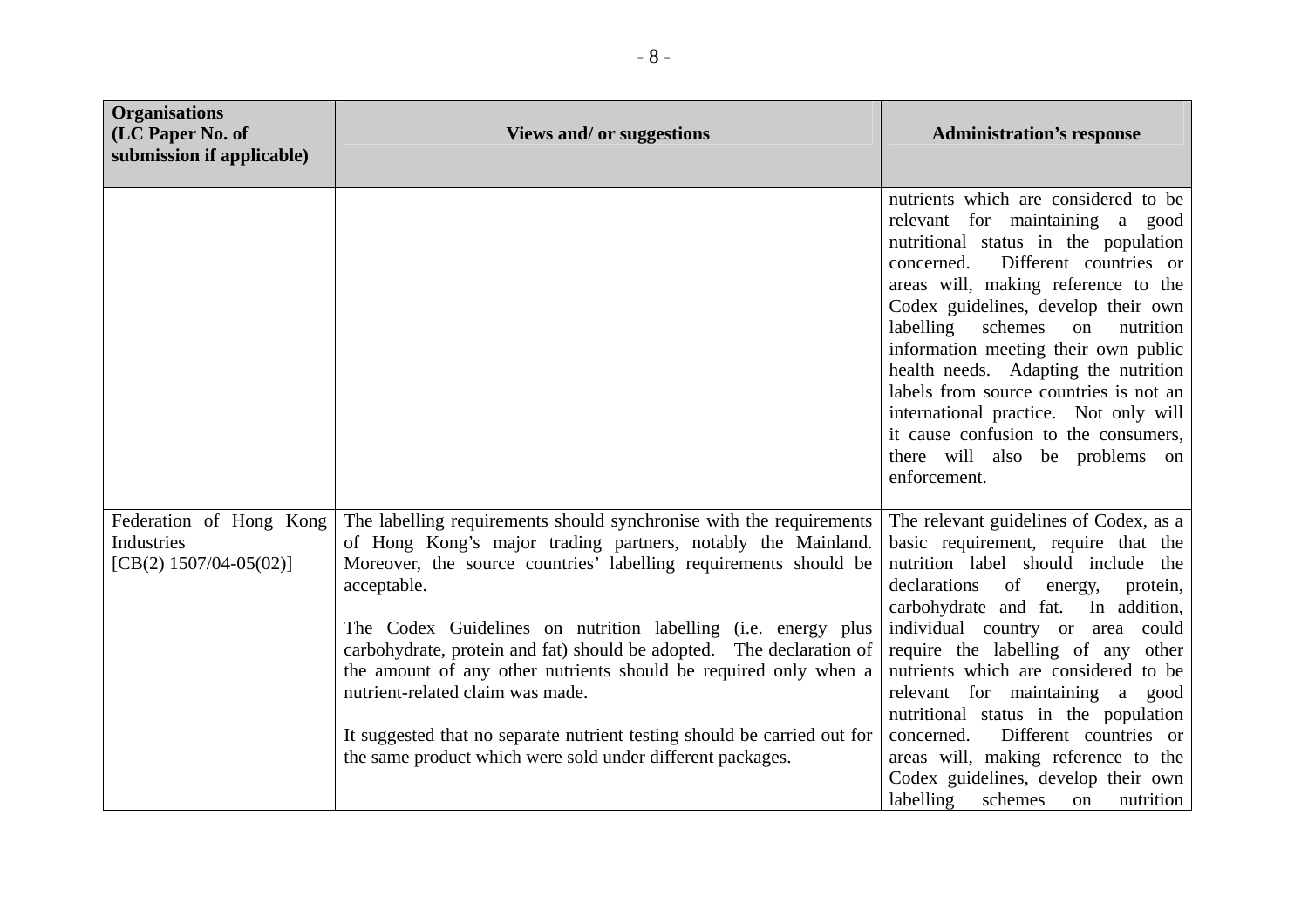| <b>Organisations</b><br>(LC Paper No. of<br>submission if applicable)                | <b>Views and/ or suggestions</b>                                                                                                                                                                       | <b>Administration's response</b>                                                                                                                                                                                                                                                                                                                                     |
|--------------------------------------------------------------------------------------|--------------------------------------------------------------------------------------------------------------------------------------------------------------------------------------------------------|----------------------------------------------------------------------------------------------------------------------------------------------------------------------------------------------------------------------------------------------------------------------------------------------------------------------------------------------------------------------|
|                                                                                      |                                                                                                                                                                                                        | information meeting their own public<br>health needs. Adapting the nutrition<br>labels from source countries is not an<br>international practice. Not only will<br>it cause confusion to the consumers,<br>there will also be difficulties in<br>enforcement.<br>Repetitive nutrient testing is not<br>necessary for the same product sold in<br>different packages. |
| Kong<br>Suppliers<br>Hong<br><b>Association Limited</b><br>[CB(2) $1465/04-05(04)$ ] | The labelling requirements in Hong Kong would only be second to US<br>and Canada after Phase II was implemented. As over 90% of foods<br>were imported, the labelling requirements were too stringent. | Phase II of the scheme will be<br>implemented 4 years after legislative<br>The situations in other<br>enactment.<br>countries and areas would likely be<br>changed by then.<br>The current<br>international<br>requires<br>trend<br>the<br>labelling of an increased number of<br>Our proposed labelling<br>nutrients.<br>requirements are not too stringent.        |
| Kong<br>Food<br>Hong<br>The<br><b>Council Limited</b><br>[CB(2) $1507/04-05(03)$ ]   | For food products imported from countries which had put in place<br>labelling requirements, they should not be required to be re-labelled.                                                             | The relevant guidelines of Codex, as a<br>basic requirement, require that the<br>nutrition label should include the<br>declarations<br>of<br>energy,<br>protein,<br>carbohydrate and fat.<br>In addition,<br>individual country or area could<br>require the labelling of any other                                                                                  |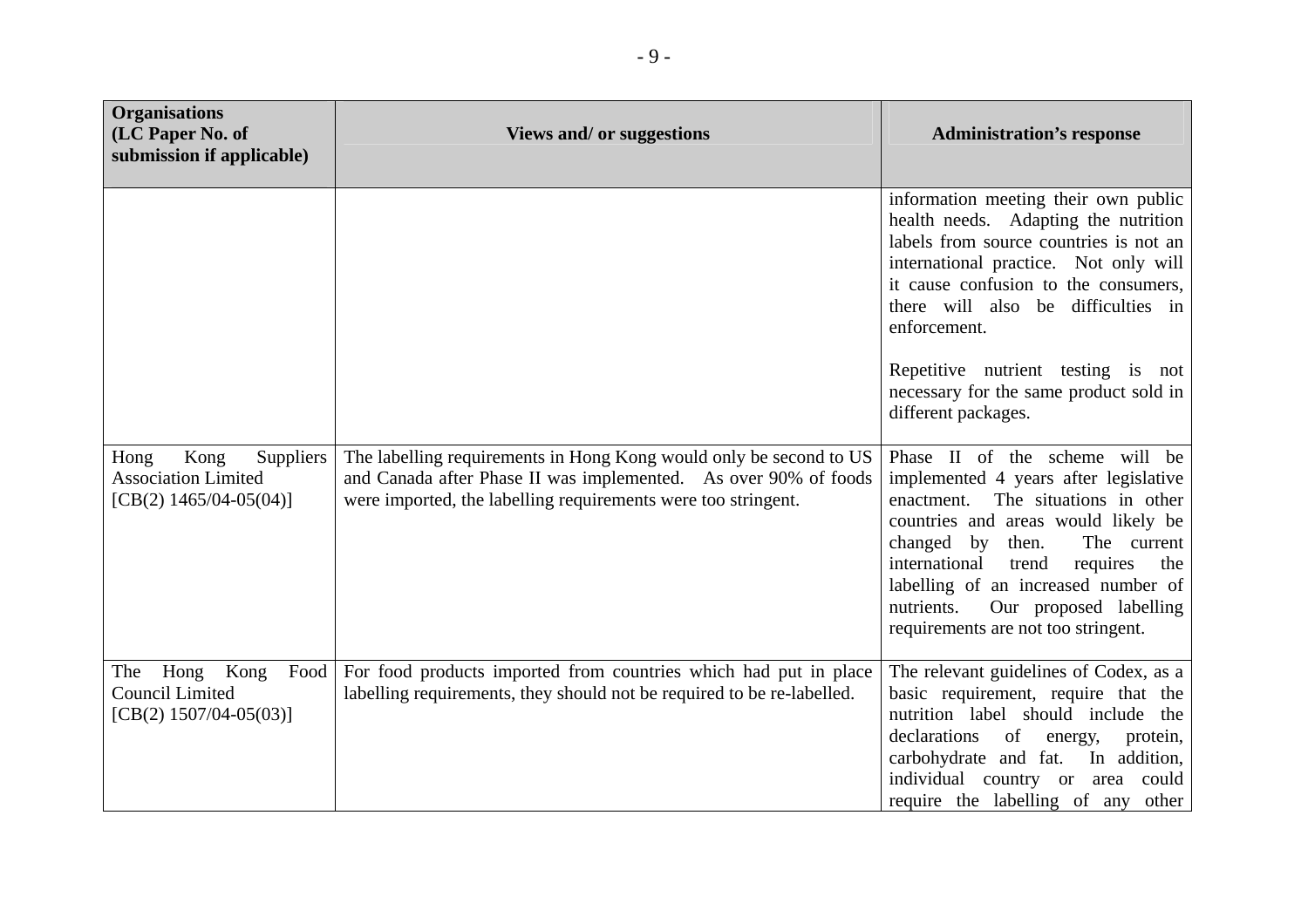| <b>Organisations</b><br>(LC Paper No. of<br>submission if applicable) | <b>Views and/ or suggestions</b>                                                                                                           | <b>Administration's response</b>                                                                                                                                                                                                                                                                                                                                                                                                                                                                                                                                  |
|-----------------------------------------------------------------------|--------------------------------------------------------------------------------------------------------------------------------------------|-------------------------------------------------------------------------------------------------------------------------------------------------------------------------------------------------------------------------------------------------------------------------------------------------------------------------------------------------------------------------------------------------------------------------------------------------------------------------------------------------------------------------------------------------------------------|
|                                                                       |                                                                                                                                            | nutrients which are considered to be<br>relevant for maintaining a good<br>nutritional status in the population<br>Different countries or<br>concerned.<br>areas will, making reference to the<br>Codex guidelines, develop their own<br>schemes<br>labelling<br>on<br>nutrition<br>information meeting their own public<br>health needs. Adapting the nutrition<br>labels from source countries is not an<br>international practice.<br>Not only<br>will it cause confusion to<br>the<br>consumers, there will<br>also<br>be<br>difficulties in enforcement.     |
| Hong Kong Food Science<br>and Technology Association<br>Limited       | For food products imported from countries which had put in place<br>labelling requirements, they should not be required to be re-labelled. | The relevant guidelines of Codex, as a<br>basic requirement, require that the<br>nutrition label should include the<br>of energy,<br>declarations<br>protein,<br>carbohydrate and fat. In addition,<br>individual country or area could<br>require the labelling of any other<br>nutrients which are considered to be<br>relevant for maintaining a good<br>nutritional status in the population<br>Different countries or<br>concerned.<br>areas will, making reference to the<br>Codex guidelines, develop their own<br>labelling<br>schemes<br>nutrition<br>on |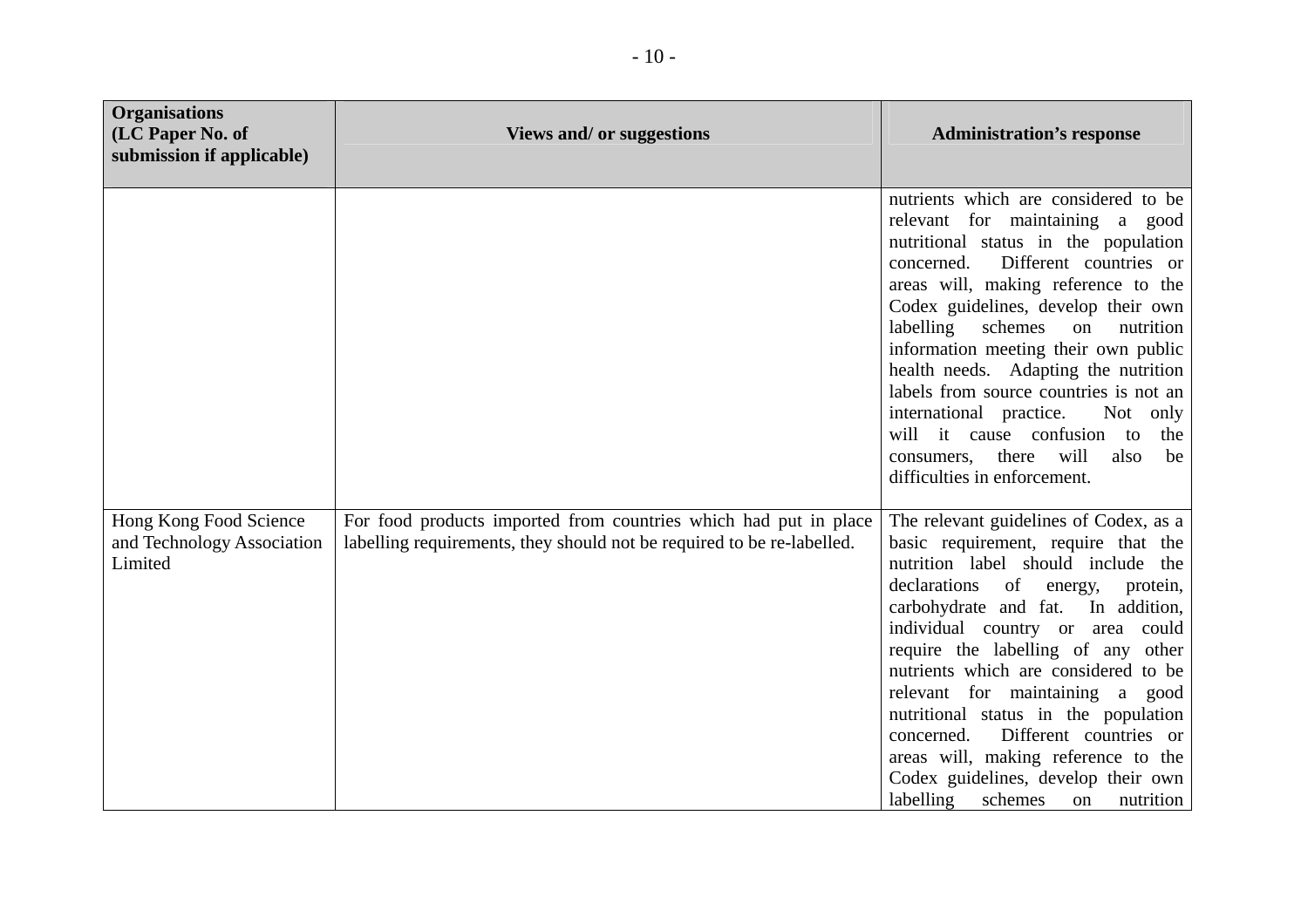| <b>Organisations</b><br>(LC Paper No. of<br>submission if applicable) | <b>Views and/ or suggestions</b>                                            | <b>Administration's response</b>                                                                                                                                                                                                                                                                                                                                                                                                                                                                                                                                                                                                                                                                                     |
|-----------------------------------------------------------------------|-----------------------------------------------------------------------------|----------------------------------------------------------------------------------------------------------------------------------------------------------------------------------------------------------------------------------------------------------------------------------------------------------------------------------------------------------------------------------------------------------------------------------------------------------------------------------------------------------------------------------------------------------------------------------------------------------------------------------------------------------------------------------------------------------------------|
|                                                                       |                                                                             | information meeting their public health<br>needs. Adapting the nutrition labels<br>from source countries is not an<br>international practice. Not only will<br>it cause confusion to the consumers,<br>there will also be difficulties in<br>enforcement.                                                                                                                                                                                                                                                                                                                                                                                                                                                            |
|                                                                       | The labelling requirements should synchronise with that in the<br>Mainland. | The Ministry of Health in the<br>Mainland issued<br>consultation<br>a a<br>document on the "Management of<br>Nutrition Labels For Food" (《食品<br>營養標籤管理辦法》)in<br>October 2004. It proposed to regulate<br>the labelling of energy plus protein,<br>total<br>fat.<br>cholesterol,<br>total<br>carbohydrate, sugar, sodium<br>and<br>calcium in prepackaged food.<br>We<br>understand that the Ministry of Health<br>will formulate its way forward after<br>considering the views received. The<br>Mainland and Hong Kong are two<br>separate jurisdictions and our pace of<br>development in the area of food law is<br>different. We cannot link up the<br>timetables for introducing food law in<br>the two places. |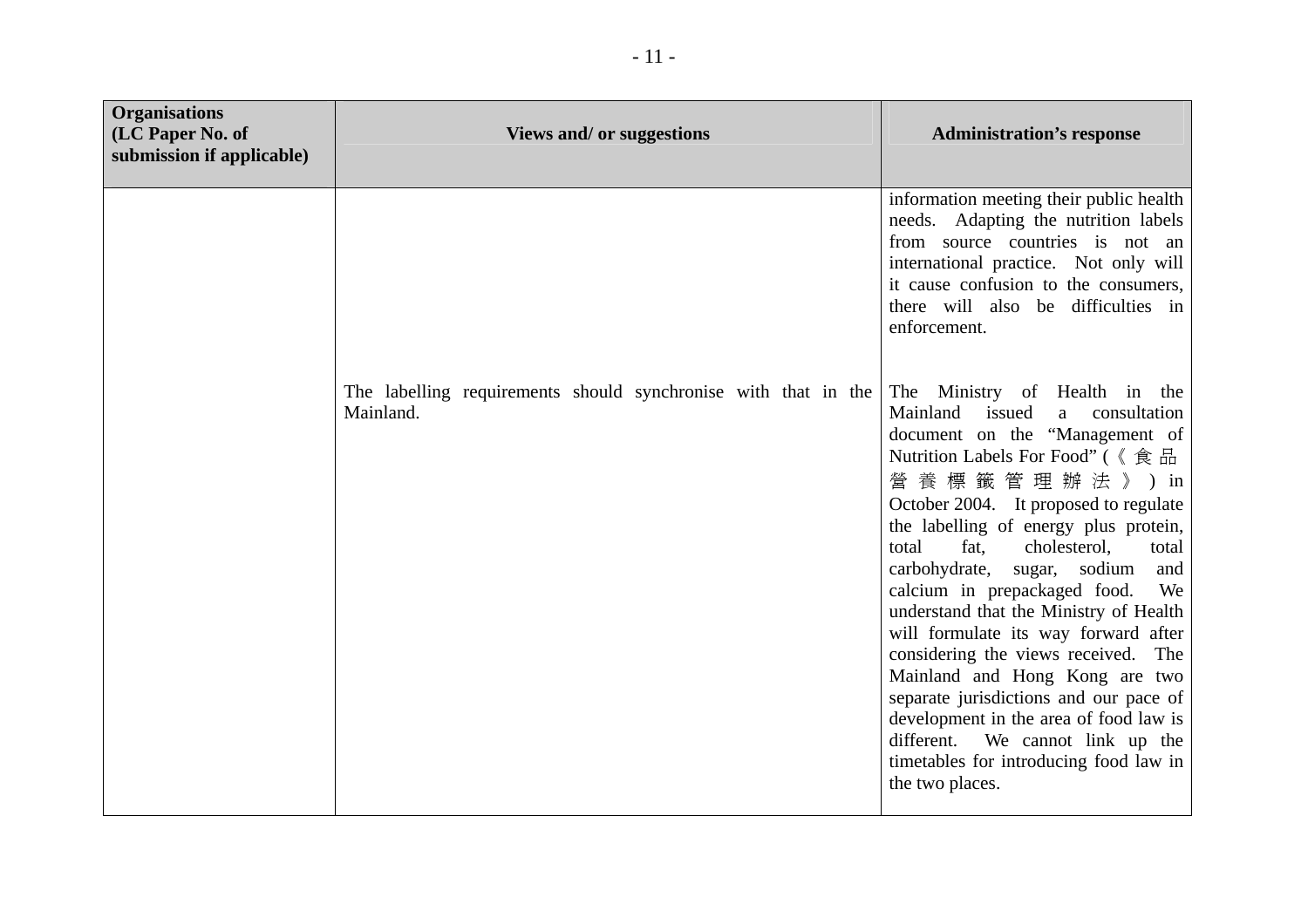| <b>Organisations</b><br>(LC Paper No. of<br>submission if applicable)                           | <b>Views and/ or suggestions</b>                                                                                                                                                                                                                                                                                                                                                                                                                                                  | <b>Administration's response</b>                                                                                                                                                                                                                                                                                                                                                                                                                                                                                                                                                                                                                                                                                                                                                                                          |
|-------------------------------------------------------------------------------------------------|-----------------------------------------------------------------------------------------------------------------------------------------------------------------------------------------------------------------------------------------------------------------------------------------------------------------------------------------------------------------------------------------------------------------------------------------------------------------------------------|---------------------------------------------------------------------------------------------------------------------------------------------------------------------------------------------------------------------------------------------------------------------------------------------------------------------------------------------------------------------------------------------------------------------------------------------------------------------------------------------------------------------------------------------------------------------------------------------------------------------------------------------------------------------------------------------------------------------------------------------------------------------------------------------------------------------------|
| Hong Kong Federation of<br>Restaurants<br>Related<br>and<br>Trades<br>[CB(2) $1456/04-05(02)$ ] | The proposal was too stringent, as most overseas countries required<br>labelling of energy plus five to seven core nutrients. It suggested that<br>the labelling requirements should cover energy plus five core<br>nutrients. The Administration could encourage food manufacturers<br>or importers to add other nutrient information to the food products.<br>Moreover, food products from those countries which had put in place<br>labelling requirements should be exempted. | The relevant guidelines of Codex, as a<br>basic requirement, require that the<br>nutrition label should include the<br>of energy,<br>declarations<br>protein,<br>carbohydrate and fat. In addition,<br>individual country/area could require<br>the labelling of any other nutrients<br>which are considered to be relevant for<br>maintaining a good nutritional status in<br>the population concerned. Different<br>countries or areas will, making<br>reference to the Codex guidelines,<br>develop their own labelling schemes<br>on nutrition information meeting their<br>public health needs.<br>Adapting the<br>nutrition labels from source countries<br>is not an international practice. Not<br>only will it cause confusions to the<br>consumers,<br>there will<br>also<br>be<br>difficulties in enforcement. |
| Hong Kong and Kowloon<br>Sauce and Preserved Fruits<br>Amalgamated<br>Employers<br>Association  | Labelling requirements should vary according to the nutrient values of<br>food products. Mathematical calculation of nutrient information in<br>addition to laboratory testing should be acceptable for nutrition<br>labelling.                                                                                                                                                                                                                                                   | from<br>Apart<br>conducting<br>tests,<br>manufacturers can apply data from<br>composition<br>databases<br>food<br>to<br>calculate the nutrient contents of the<br>food products. However, it is the<br>responsibility of the trade to ensure the<br>accuracy of the nutrition information<br>derived from these food composition                                                                                                                                                                                                                                                                                                                                                                                                                                                                                          |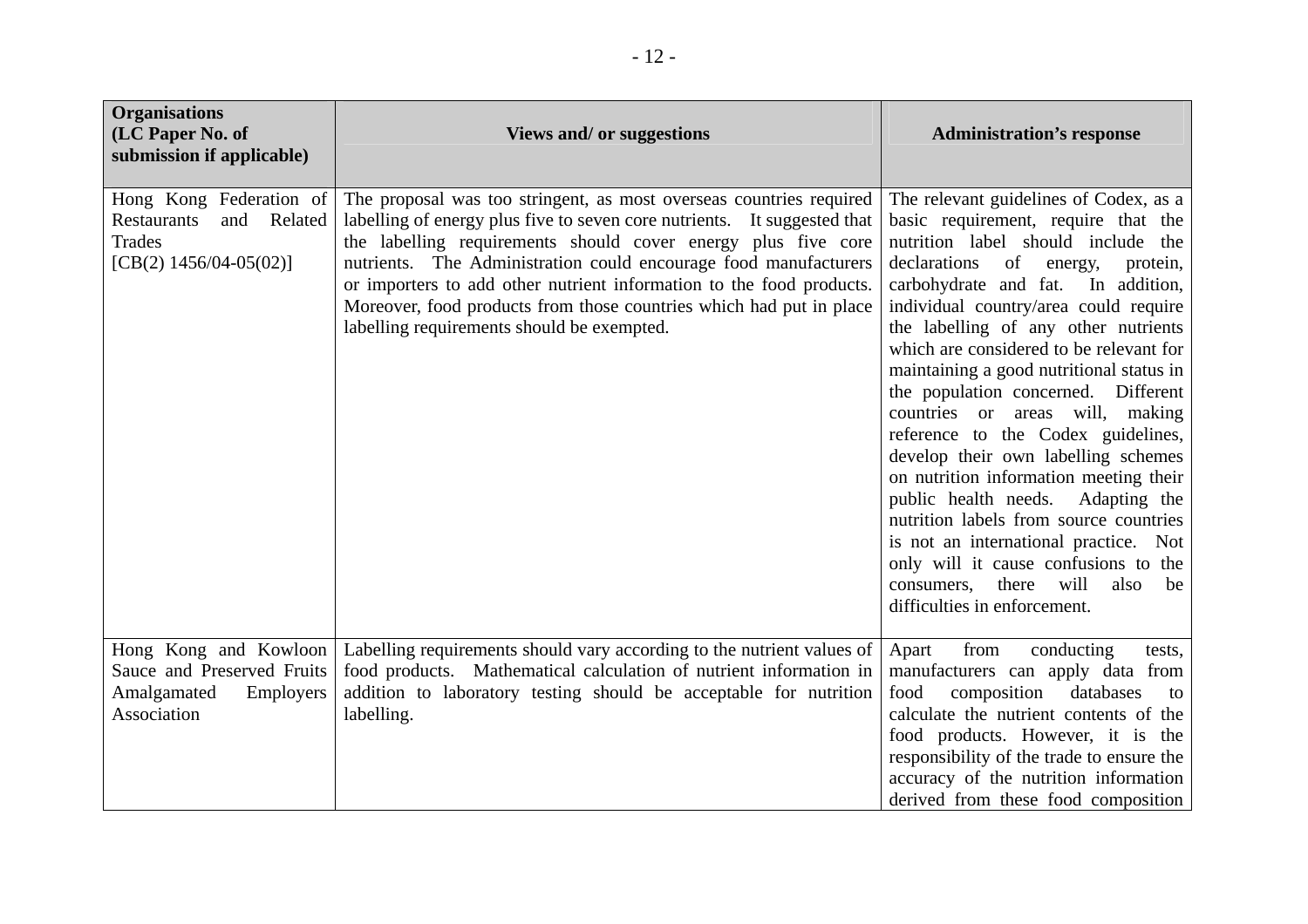| <b>Organisations</b><br>(LC Paper No. of<br>submission if applicable) | <b>Views and/ or suggestions</b>                                                                                  | <b>Administration's response</b>                                                                                                                                                                                                                                                                                                        |
|-----------------------------------------------------------------------|-------------------------------------------------------------------------------------------------------------------|-----------------------------------------------------------------------------------------------------------------------------------------------------------------------------------------------------------------------------------------------------------------------------------------------------------------------------------------|
|                                                                       |                                                                                                                   | databases.                                                                                                                                                                                                                                                                                                                              |
| Kong<br>Medical<br>Hong<br>Council                                    | Standardisation of nutrient labelling prevented confusion and made it<br>easier for consumers to make comparison. | Noted.                                                                                                                                                                                                                                                                                                                                  |
|                                                                       | Potassium should be included as one of the core nutrients to be<br>labelled.                                      | It is not an international practice to<br>provide the content value of potassium<br>on nutrition labels. We have to take<br>various factors into consideration when<br>determining the number of nutrients to<br>be labelled. At this stage, we do not<br>consider it appropriate to include<br>potassium as one of the core nutrients. |
| Hong Kong Doctors Union<br>[CB(2) $1456/04-05(03)$ ]                  | It suggested adding potassium content to the core nutrients to be listed<br>for labelling.                        | It is not an international practice to<br>provide the content value of potassium<br>on nutrition labels. We have to take<br>various factors into consideration when<br>determining the number of nutrients to<br>be labelled. At this stage, we do not<br>consider it appropriate to include<br>potassium as one of the core nutrients. |
|                                                                       | Any nutrient-related claims must be supported with scientifically<br>accepted evidence.                           | Any food with nutrient claims must<br>comply with the relevant guidelines of<br>Codex.                                                                                                                                                                                                                                                  |
| The Hong Kong Dietitians                                              | It suggested that both Phase I and Phase II should require labelling of Phase I requires the labelling of energy  |                                                                                                                                                                                                                                                                                                                                         |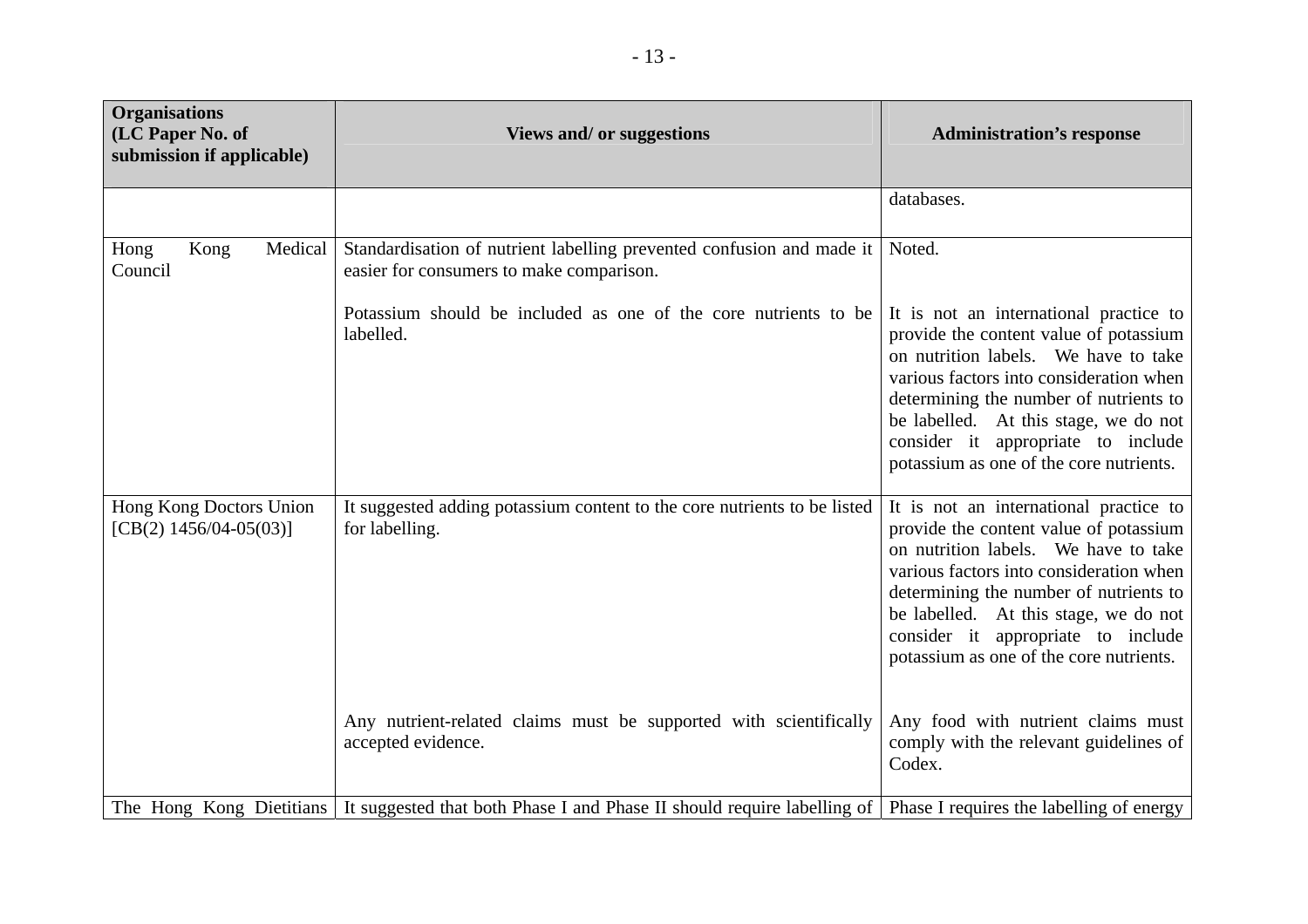| <b>Organisations</b><br>(LC Paper No. of<br>submission if applicable)                     | <b>Views and/ or suggestions</b>                                                                                                                                                                                                                                                                                                                                                                                                                                   | <b>Administration's response</b>                                                                                                                                                                                                                                                                                                                                                                                                                                                                     |
|-------------------------------------------------------------------------------------------|--------------------------------------------------------------------------------------------------------------------------------------------------------------------------------------------------------------------------------------------------------------------------------------------------------------------------------------------------------------------------------------------------------------------------------------------------------------------|------------------------------------------------------------------------------------------------------------------------------------------------------------------------------------------------------------------------------------------------------------------------------------------------------------------------------------------------------------------------------------------------------------------------------------------------------------------------------------------------------|
| <b>Association Limited</b><br>$[CB(2)1517/04-05(01)]$                                     | energy plus nine nutrients. The food industry should be encouraged<br>to include additional nutrients such as potassium, soluble fibre,<br>monounsaturated fat, trans fatty acids as optional label items.                                                                                                                                                                                                                                                         | plus 5 core nutrients. It helps reduce<br>the initial trade compliance cost. The<br>food industry is welcomed to provide<br>other nutrition information in addition<br>to those required under the scheme.                                                                                                                                                                                                                                                                                           |
| The Hong Kong Nutrition<br><b>Association Limited</b><br>[CB(2) $1507/04-05(04)$ ]        | It expressed agreement with the labelling requirements in Phase I and<br>Phase II. The Association suggested that nutrient contents be<br>expressed in both 100g and per serving of normal consumption.                                                                                                                                                                                                                                                            | Given the current inadequacy of food<br>consumption data for determining the<br>standard portion size for various foods,<br>we do not recommend to mandate<br>expressing nutrition information in the<br>unit of "per serving".                                                                                                                                                                                                                                                                      |
| Hong Kong Academy of<br>Medicines<br>$[CB(2)1456/04-05(06)]$<br>(written submission only) | It strongly supported the proposal of making it mandatory to declare<br>the amount of any nutrient for which a claim was made.<br>The<br>manufacturers must have solid scientific base on the nutrient claim.<br>The format of labelling should be standardised, clear and easy to<br>understand. Nutrients should be expressed in absolute amount per<br>100g or 100 ml, per serving, and in terms of the percentage of<br>Nutrient Reference Values per serving. | Noted.<br>We do not recommend making it a<br>mandatory requirement for nutrition<br>information to be expressed in the unit<br>of "per serving". There is inadequate<br>food consumption data to determine<br>the standard portion size for various<br>foods.<br>We would need to<br>take<br>various<br>practical<br>factors<br>into<br>consideration, e.g. the compliance cost,<br>when considering the formats for<br>labelling nutrition information (e.g.,<br>whether it should be mandatory for |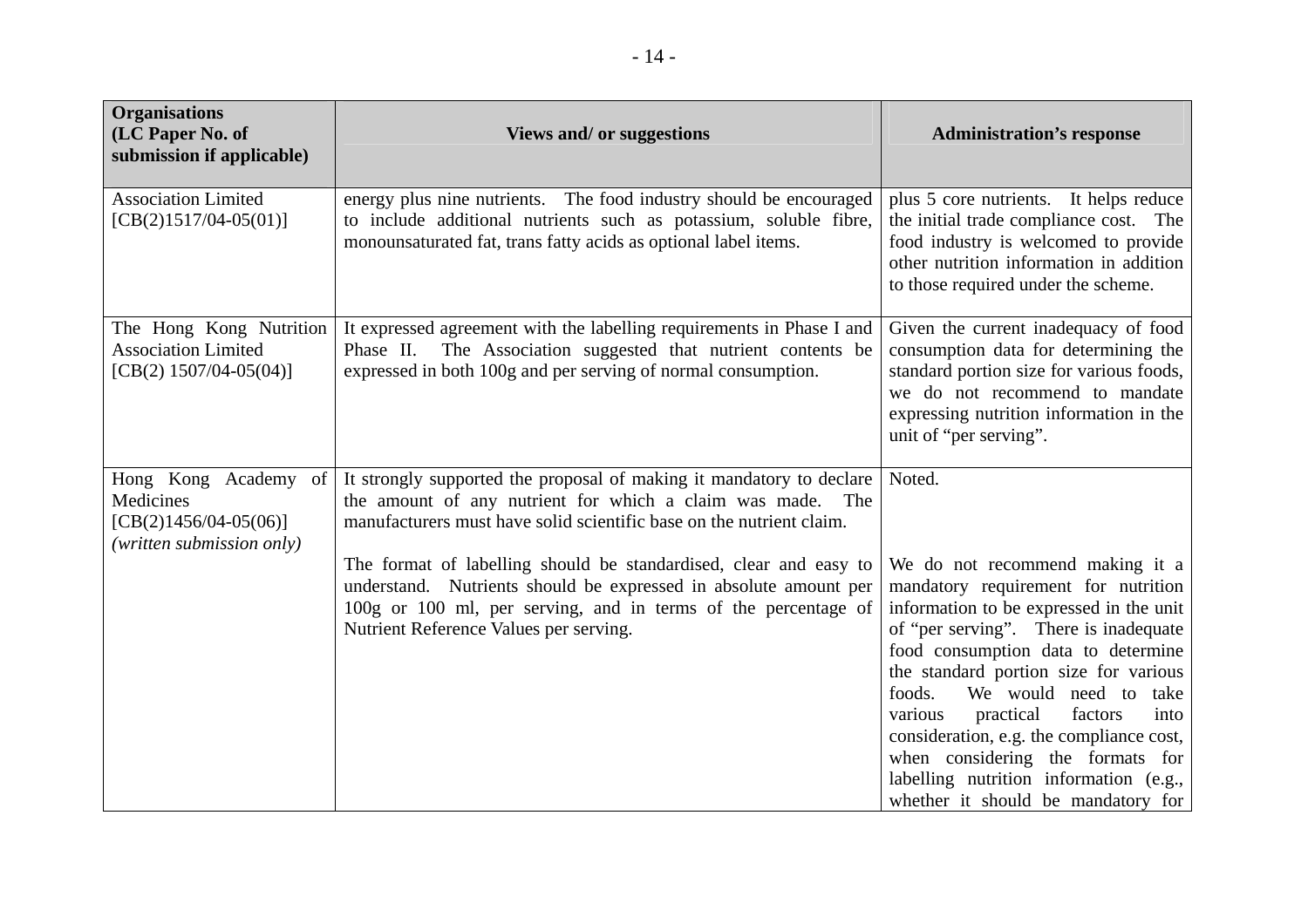| <b>Organisations</b><br>(LC Paper No. of<br>submission if applicable)               | <b>Views and/ or suggestions</b>                                                                                                     | <b>Administration's response</b>                                                                                                                                                                                                                                                                                                                                                                                                                                                                                                                                                                                                                  |
|-------------------------------------------------------------------------------------|--------------------------------------------------------------------------------------------------------------------------------------|---------------------------------------------------------------------------------------------------------------------------------------------------------------------------------------------------------------------------------------------------------------------------------------------------------------------------------------------------------------------------------------------------------------------------------------------------------------------------------------------------------------------------------------------------------------------------------------------------------------------------------------------------|
|                                                                                     | Food iodine content should be added to the list of labelled items.                                                                   | nutrition information to be expressed<br>in the unit of "per serving" or as "a<br>percentage of the Nutrition Reference<br>Value"). The basic format is to<br>express energy level or nutrient content<br>in<br>absolute<br>amount<br>in<br>kilocalories/metric unit per 100g (or<br>per 100 ml) of food.<br>It is not an international practice to<br>provide the content value of iodine on<br>nutrition labels.<br>We have to take<br>various factors into consideration when<br>determining the number of nutrients to<br>be labelled. At this stage, we do not<br>consider it appropriate to include<br>iodine as one of the core nutrients. |
| <b>III</b> Impact<br>of<br>the<br>proposed scheme                                   |                                                                                                                                      |                                                                                                                                                                                                                                                                                                                                                                                                                                                                                                                                                                                                                                                   |
| Hong<br>Kong<br>Retail<br><b>Management Association</b><br>$[CB(2) 1513/04-05(01)]$ | The proposal would have a significant impact on Hong Kong in terms<br>of jobs, price increase and the availability of foreign goods. | Even if all the trade cost is shifted onto<br>consumers, it is estimated that the<br>increase in the cost of prepackaged<br>food, as a result of implementing the<br>labelling<br>scheme<br>nutrition<br>on<br>information, would be less than 1%.<br>In the worst-case scenario, 5% to 10%<br>of the prepackaged foods (mainly                                                                                                                                                                                                                                                                                                                   |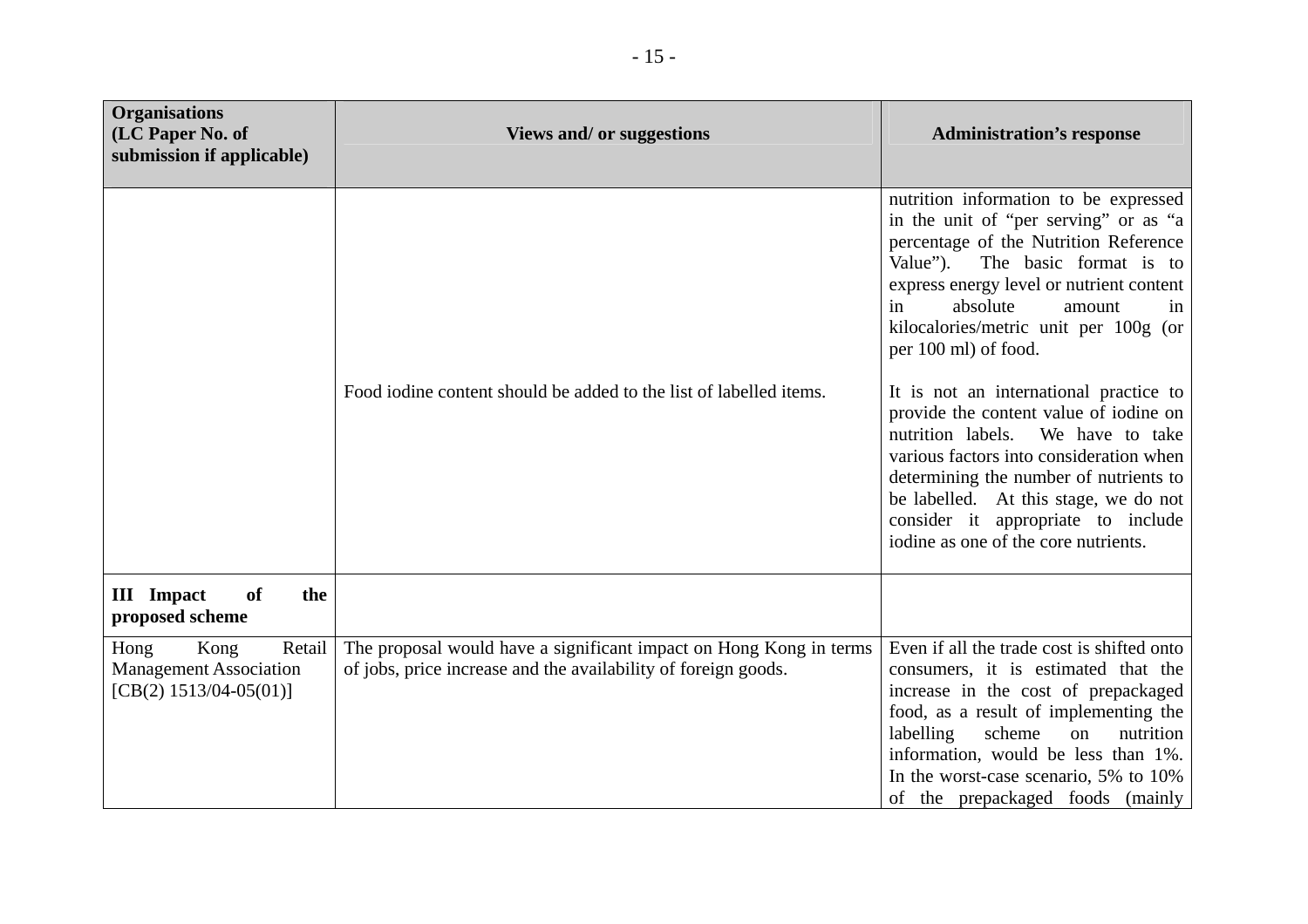| <b>Organisations</b><br>(LC Paper No. of<br>submission if applicable) | Views and/ or suggestions                                                                                                                                                                                                                                                                                                                                                                                                                                                                             | <b>Administration's response</b>                                                                                                                                                                                                                                                                                                                                                                                                   |
|-----------------------------------------------------------------------|-------------------------------------------------------------------------------------------------------------------------------------------------------------------------------------------------------------------------------------------------------------------------------------------------------------------------------------------------------------------------------------------------------------------------------------------------------------------------------------------------------|------------------------------------------------------------------------------------------------------------------------------------------------------------------------------------------------------------------------------------------------------------------------------------------------------------------------------------------------------------------------------------------------------------------------------------|
|                                                                       |                                                                                                                                                                                                                                                                                                                                                                                                                                                                                                       | food products) might<br>niche<br>be<br>withdrawn from the Hong Kong<br>market and up to 191 SMEs might be<br>affected.                                                                                                                                                                                                                                                                                                             |
|                                                                       |                                                                                                                                                                                                                                                                                                                                                                                                                                                                                                       | A public opinion survey conducted in<br>early 2004 indicated that 89% of the<br>respondents<br>supported<br>the<br>implementation of the<br>labelling<br>scheme on nutrition information,<br>despite price increases of some foods.<br>More than 81% of the respondents<br>indicated that they would support the<br>implementation of the scheme, even<br>though the import of certain foods into<br>Hong Kong might be decreased. |
| Federation of Hong Kong<br>Industries<br>[CB(2) $1507/04-05(02)$ ]    | The proposed scheme would increase the costs of food products which<br>would eventually transfer to consumers. Phase II requirements were<br>only less stringent than that in US and Canada. As food products<br>imported from US and Canada represented about 15% to 18% of<br>imported prepackaged food products in Hong Kong, nearly all the<br>imported prepackaged food products would need re-labelling and<br>repackaging.<br>As Hong Kong was a small market, overseas manufacturers would be | Even if all the trade cost is shifted onto<br>consumers, it is estimated that the<br>increase in the cost of prepackaged<br>food, as a result of implementing the<br>scheme<br>labelling<br>nutrition<br>on<br>information, would be less than 1%.<br>The public opinion survey conducted<br>in early 2004 indicated that 89% of the                                                                                               |
|                                                                       | unwilling to re-package their foods and give up the Hong Kong<br>market. This would also reduce food choices for local consumers.                                                                                                                                                                                                                                                                                                                                                                     | respondents<br>supported<br>the<br>implementation<br>of the<br>labelling<br>scheme on nutrition information,                                                                                                                                                                                                                                                                                                                       |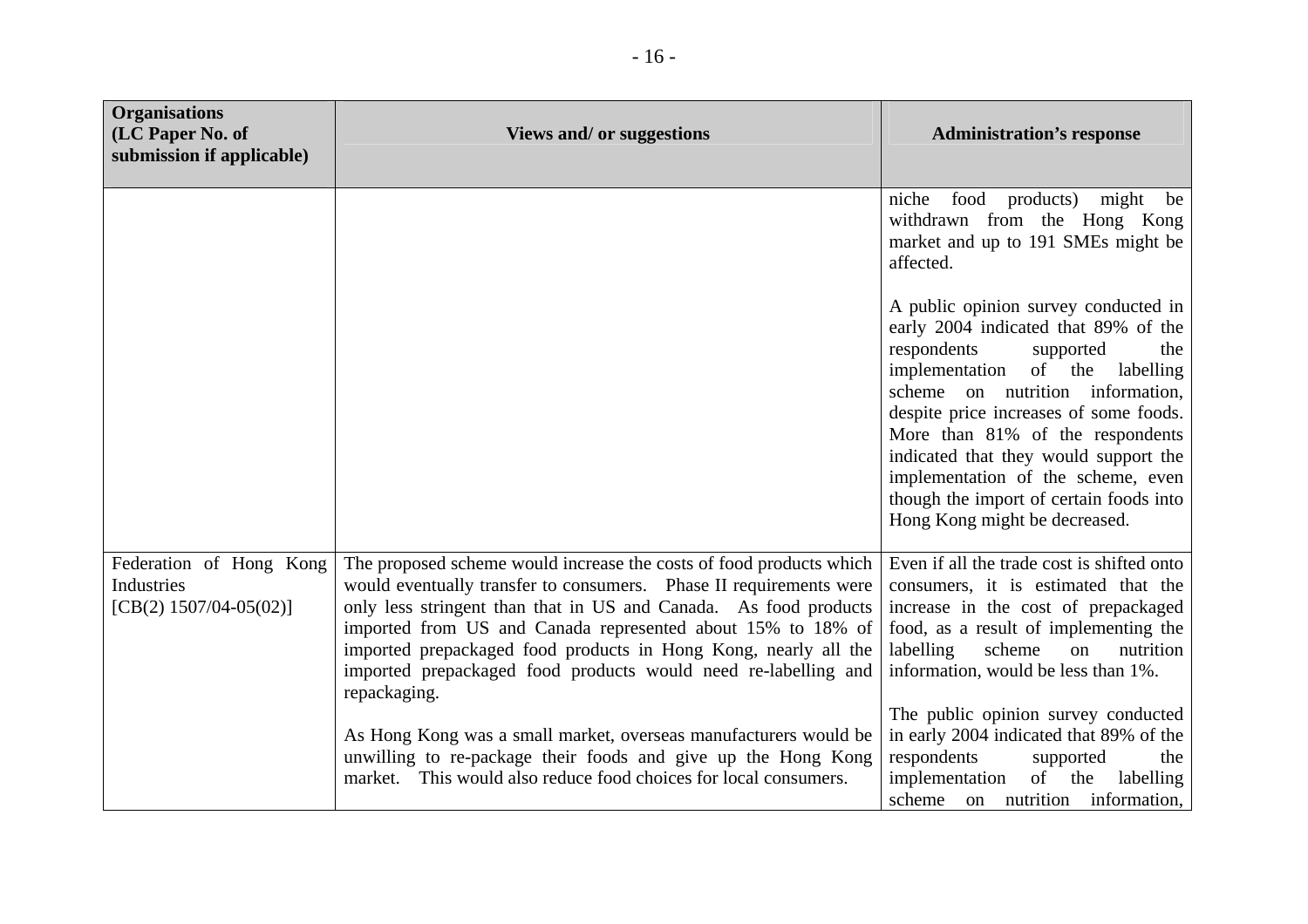| <b>Organisations</b><br>(LC Paper No. of<br>submission if applicable)                | Views and/ or suggestions                                                                                                                                    | <b>Administration's response</b>                                                                                                                                                                                                                                                     |
|--------------------------------------------------------------------------------------|--------------------------------------------------------------------------------------------------------------------------------------------------------------|--------------------------------------------------------------------------------------------------------------------------------------------------------------------------------------------------------------------------------------------------------------------------------------|
|                                                                                      |                                                                                                                                                              | despite price increases of some foods.<br>More than 81% of the respondents<br>indicated that they would support the<br>scheme, even though the import of<br>certain foods into Hong Kong might be<br>decreased.                                                                      |
|                                                                                      |                                                                                                                                                              | According to the Regulatory Impact<br>Assessment (RIA), 73% of all the<br>prepackaged foods sold locally are in<br>"Hong Kong packaging". The burden<br>on the trade could be minimized as a<br>sufficient grace period has been<br>provided for them to prepare for the<br>changes. |
| Kong<br>Suppliers<br>Hong<br><b>Association Limited</b><br>[CB(2) $1465/04-05(04)$ ] | It expressed concern about the estimated closure of 191 small and<br>medium-sized enterprises (SMEs) according to the Regulatory Impact<br>Assessment (RIA). | Only under the worst-case scenario<br>would 191 SMEs be affected.                                                                                                                                                                                                                    |
|                                                                                      | It also advised that the nutrient laboratory testing costs would amount<br>to \$7,000 for one product.                                                       | The testing cost depends on the<br>number of parameters to be tested. It<br>is learnt that discounts could be offered<br>for testing multiple parameters. To<br>our understanding, the cost for testing<br>energy plus 9 core nutrients ranges<br>from some \$4,000 to \$8,000.      |
| The<br>Hong<br>Kong                                                                  | Food The extent of closure of SMEs was underestimated in RIA.                                                                                                | Only under the worst case scenario                                                                                                                                                                                                                                                   |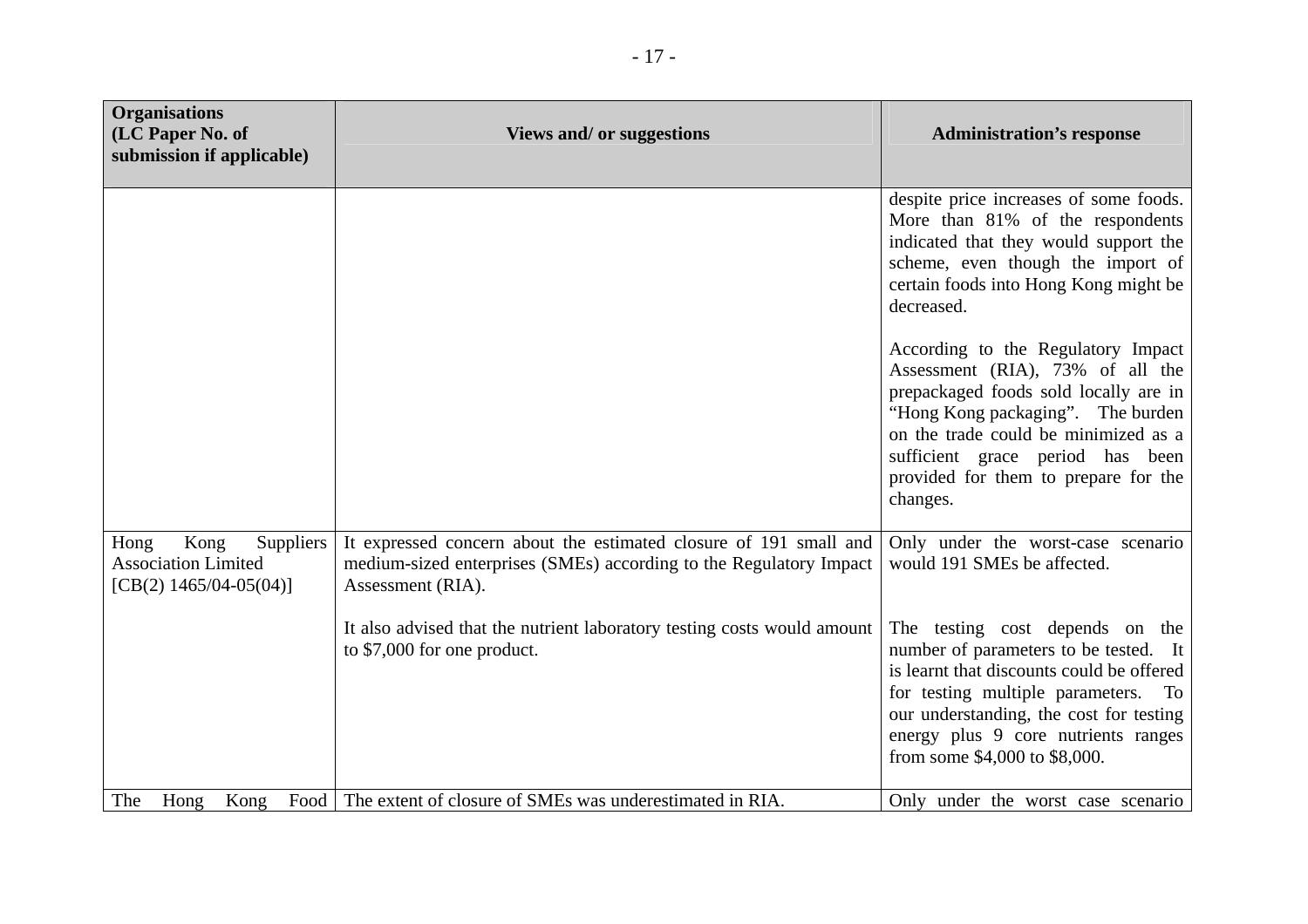| <b>Organisations</b><br>(LC Paper No. of<br>submission if applicable)                                      | <b>Views and/ or suggestions</b>                                                                                                                                                                                                                                                                                                                                                                                                                                                                                                      | <b>Administration's response</b>                                                                                                                                                                                                                                                                                                                                                    |
|------------------------------------------------------------------------------------------------------------|---------------------------------------------------------------------------------------------------------------------------------------------------------------------------------------------------------------------------------------------------------------------------------------------------------------------------------------------------------------------------------------------------------------------------------------------------------------------------------------------------------------------------------------|-------------------------------------------------------------------------------------------------------------------------------------------------------------------------------------------------------------------------------------------------------------------------------------------------------------------------------------------------------------------------------------|
| <b>Council Limited</b><br>[CB(2) $1507/04-05(03)$ ]                                                        | To minimise the costs to SMEs, the Administration should accept the<br>laboratory test results of overseas laboratories.                                                                                                                                                                                                                                                                                                                                                                                                              | would 191 SMEs be affected.<br>Administration imposes<br>The<br>no<br>restriction on where the tests should be<br>conducted. That said, internationally<br>recognized/validated nutrient testing<br>methods should be used.                                                                                                                                                         |
| Hong Kong Food Science<br>and Technology Association<br>Limited                                            | It supported in principle the labelling scheme. However, it expressed<br>concern about the impact on the industry which could lead to closure<br>of SMEs, especially food products trading companies.                                                                                                                                                                                                                                                                                                                                 | Only under the worst case scenario<br>would 191 SMEs be affected. The<br>provision of a sufficient grace period,<br>the inclusion of an exemption list, as<br>well as the issue of implementation<br>guidelines and organisation<br>of<br>workshops for the trade would all<br>provide the necessary<br>time<br>and<br>technical assistance for SMEs to<br>prepare for the changes. |
| Hong Kong Federation of<br>and Related<br><b>Restaurants</b><br><b>Trades</b><br>[CB(2) $1456/04-05(02)$ ] | The proposal would incur additional testing and re-packaging costs to<br>the trade. The costs might eventually be transferred to consumers.<br>It was estimated that the implementation of Phase II would incur<br>additional costs of \$150 million on the trade. Hence, the total<br>number of SMEs to be closed down would exceed 191. Some SMEs<br>might need to cut staff costs so as to meet the increased costs.<br>The local consumers would have fewer food choices as some products   According to overseas experience, the | According to the RIA, even if all the<br>trade cost is transferred to consumers,<br>for every \$100 spent on prepackaged<br>food, there would be a price increase<br>of less than \$1. Only under the worst<br>case scenario would 191 SMEs be<br>affected.                                                                                                                         |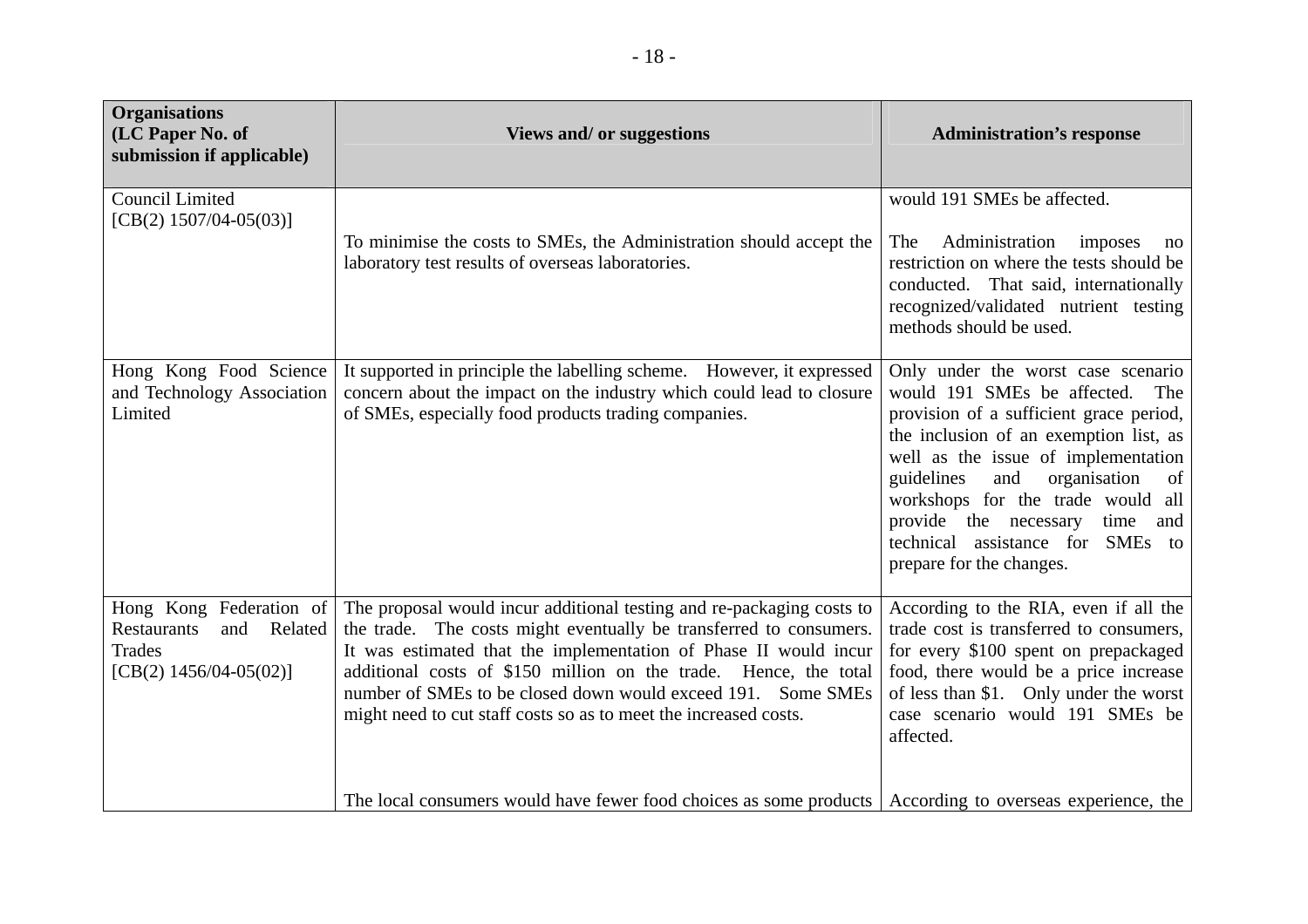| <b>Organisations</b><br>(LC Paper No. of<br>submission if applicable)                                                                        | <b>Views and/ or suggestions</b>                                                                                                                                                                                                             | <b>Administration's response</b>                                                                                                                                                                                                                                                                                                                                                                                             |
|----------------------------------------------------------------------------------------------------------------------------------------------|----------------------------------------------------------------------------------------------------------------------------------------------------------------------------------------------------------------------------------------------|------------------------------------------------------------------------------------------------------------------------------------------------------------------------------------------------------------------------------------------------------------------------------------------------------------------------------------------------------------------------------------------------------------------------------|
|                                                                                                                                              | might disappear from Hong Kong market.                                                                                                                                                                                                       | lost products might be replaced by<br>healthier foods.                                                                                                                                                                                                                                                                                                                                                                       |
| Hong Kong and Kowloon<br>Sauce and Preserved Fruits<br>Amalgamated<br>Employers<br>Association                                               | The proposal might result in closure of SMEs, hence unemployment<br>problems.<br>It requested the Government to provide assistance to<br>SME <sub>s</sub> .                                                                                  | Only under the worst case scenario<br>would 191 SMEs be affected.<br>The<br>provision of a sufficient grace period,<br>the inclusion of an exemption list, as<br>well as the issue of implementation<br>guidelines and the organisation of<br>workshops for the trade would provide<br>the necessary time and technical<br>assistance for the SMEs to prepare for<br>the changes.                                            |
| Confectioners<br>The<br>and<br><b>Bakers Association of Hong</b><br>Kong and Kowloon<br>$[CB(2)1456/04-05(07)]$<br>(written submission only) | SMEs expressed concern about the expensive nutrient testing costs.<br>The Association urged the Administration to provide guidelines on the<br>testing costs and consider providing financial assistance to the<br>industry in this respect. | Government<br>will<br>The<br>produce<br>guidelines on the details of the scheme<br>and reference<br>laboratory<br>testing<br>methods/indirect<br>nutrient<br>analysis.<br>Moreover, training workshops will be<br>organized for the trade on how they<br>could comply with the scheme. At<br>present, the Administration will not<br>consider providing financial subsidies<br>for the trade to conduct nutrient<br>testing. |
| <b>IV</b> Laboratory facilities                                                                                                              |                                                                                                                                                                                                                                              |                                                                                                                                                                                                                                                                                                                                                                                                                              |
|                                                                                                                                              | Federation of Hong Kong It worried that the existing laboratory facilities were unable to cope The testing cost depends on the                                                                                                               |                                                                                                                                                                                                                                                                                                                                                                                                                              |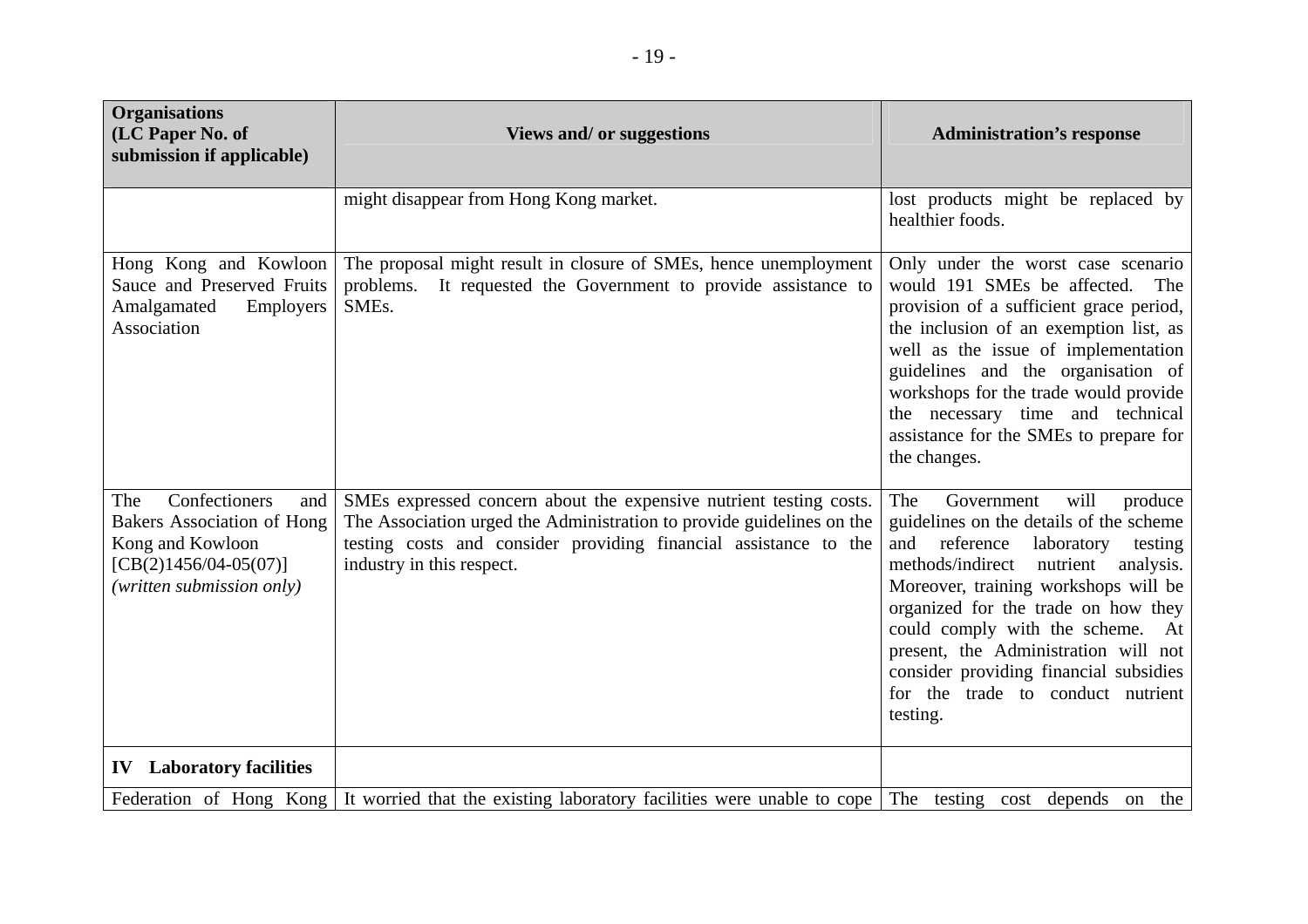| <b>Organisations</b><br>(LC Paper No. of<br>submission if applicable) | <b>Views and/ or suggestions</b>                                                                                                                                                                                                                                                                                                                                       | <b>Administration's response</b>                                                                                                                                                                                                                                                                                                                                                                                                                                                                                                                                                                                                                                                                              |
|-----------------------------------------------------------------------|------------------------------------------------------------------------------------------------------------------------------------------------------------------------------------------------------------------------------------------------------------------------------------------------------------------------------------------------------------------------|---------------------------------------------------------------------------------------------------------------------------------------------------------------------------------------------------------------------------------------------------------------------------------------------------------------------------------------------------------------------------------------------------------------------------------------------------------------------------------------------------------------------------------------------------------------------------------------------------------------------------------------------------------------------------------------------------------------|
| Industries<br>[CB(2) $1507/04-05(02)$ ]                               | with the upsurge demand for nutrient testing. The Administration<br>should devise a set of standardised testing method and make known to<br>the food industry the testing standards. It suggested that a deviation<br>of 20% from the standards should be allowed.                                                                                                     | number of parameters to be tested. It<br>is learnt that discounts could be offered<br>for testing multiple parameters. To<br>our understanding, the cost for testing<br>energy plus 9 core nutrients ranges<br>from some $$4,000$ to $$8,000$ .<br>The<br>Administration had explored this issue<br>with the laboratory services providers<br>at technical meetings and learned that<br>quite a number of them are already<br>capable of performing nutrient tests.<br>With the implementation of a local<br>scheme<br>labelling<br>nutrition<br>on<br>information, they would<br>consider<br>expanding the service.<br>The tolerance limits will be defined<br>after further consultation with the<br>trade. |
| $\mathbf{V}$<br><b>Public education</b>                               |                                                                                                                                                                                                                                                                                                                                                                        |                                                                                                                                                                                                                                                                                                                                                                                                                                                                                                                                                                                                                                                                                                               |
|                                                                       | Consumer Council, Hong Kong Food Science and Technology Association Limited, Hong Kong and<br>Kowloon Sauce and Amalgamated Employers Association, Care For Your Heart, The Hong Kong<br>Dietitians Association Limited and The Hong Kong Nutrition Association Limited were of the views<br>that Government should enhance public education on nutrition information. | Nutrition education has<br>been<br>an<br>integral part of health education.<br>The<br>Administration has already launched a<br>public<br>education<br>programme<br>to<br>enhance<br>public<br>awareness<br>and<br>knowledge on nutrition and<br>the<br>importance of nutrition labels of food.                                                                                                                                                                                                                                                                                                                                                                                                                |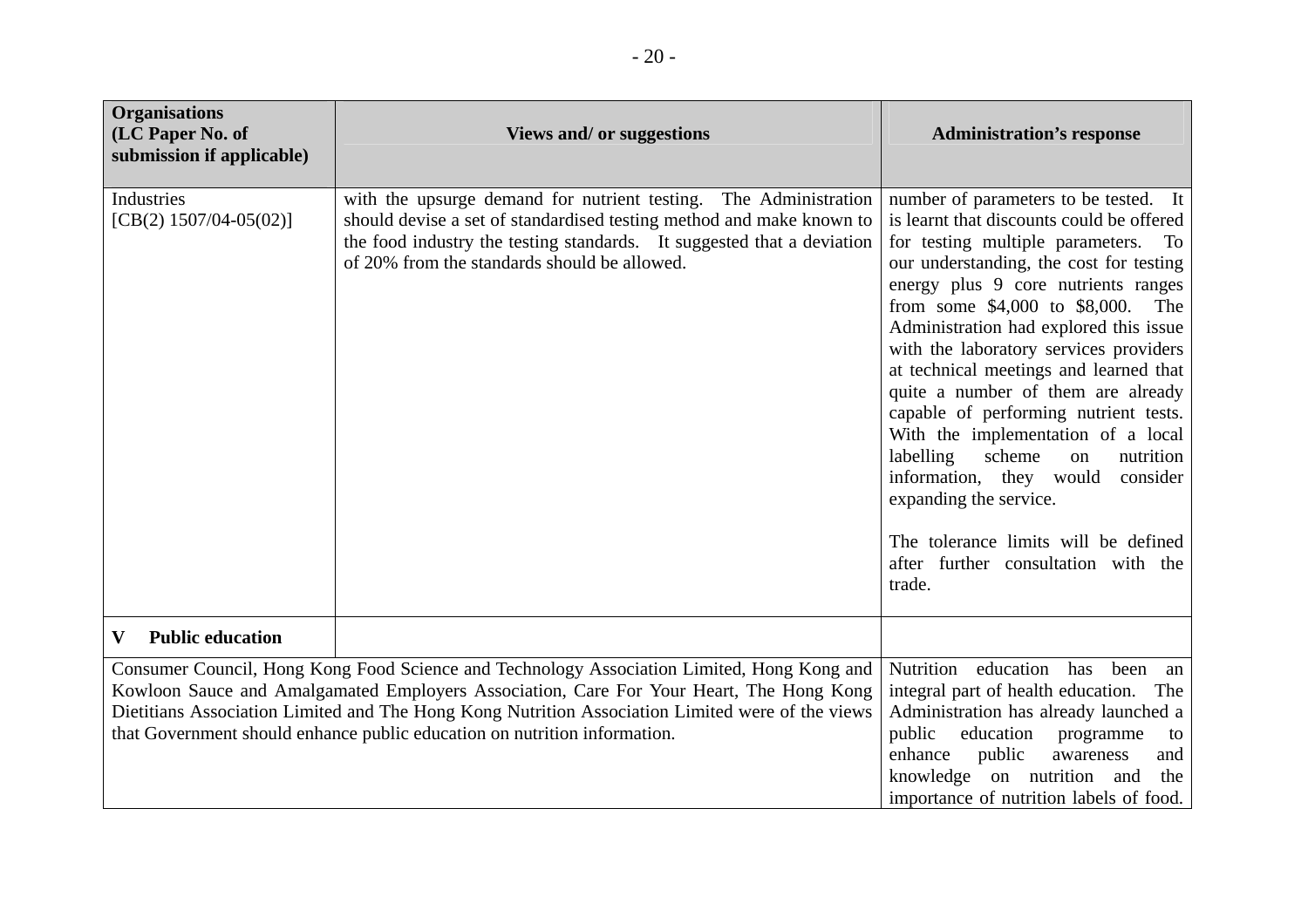| <b>Organisations</b><br>(LC Paper No. of<br>submission if applicable)               | <b>Views and/ or suggestions</b>                                                                                                                                                                                                                                                                           | <b>Administration's response</b>                                                                                                                                                                                                                                                                                                                                                                                                                                                                                                                                                                              |
|-------------------------------------------------------------------------------------|------------------------------------------------------------------------------------------------------------------------------------------------------------------------------------------------------------------------------------------------------------------------------------------------------------|---------------------------------------------------------------------------------------------------------------------------------------------------------------------------------------------------------------------------------------------------------------------------------------------------------------------------------------------------------------------------------------------------------------------------------------------------------------------------------------------------------------------------------------------------------------------------------------------------------------|
|                                                                                     |                                                                                                                                                                                                                                                                                                            | Education materials are available from<br>a multitude of channels, including the<br>homepage of FEHD and publication<br>issued by FEHD, such as the food<br>safety bulletins and pamphlets, media<br>publication and programmes, etc. For<br>example, useful information on a<br>healthy diet can be found at FEHD's<br>Nutrient Information Inquiry System<br>(http://www.fehd.gov.hk/niis).<br>Relevant Government Departments<br>will also participate in the public<br>education programme.<br>Workshops<br>will be organized for the trade when<br>the details of the labelling scheme are<br>finalized. |
| VI Other views                                                                      |                                                                                                                                                                                                                                                                                                            |                                                                                                                                                                                                                                                                                                                                                                                                                                                                                                                                                                                                               |
| Kong<br>Retail<br>Hong<br><b>Management Association</b><br>$[CB(2) 1513/04-05(01)]$ | As food consumption from restaurants and non-packaged food<br>represented 75% of food consumption, Government should educate<br>the public about changes in diet that would improve health.<br>Nutrition information on food packaging would have a relatively<br>small impact on improving public health. | Nutrition education has been an<br>integral part of health education.<br>The<br>Government has already launched a<br>public<br>education programme<br>to<br>enhance<br>public<br>awareness<br>and<br>knowledge on nutrition and<br>the<br>importance of adopting of a balanced<br>and healthy diet. For example, the<br>Department of Health (DH) has<br>published a wide variety of pamphlets                                                                                                                                                                                                                |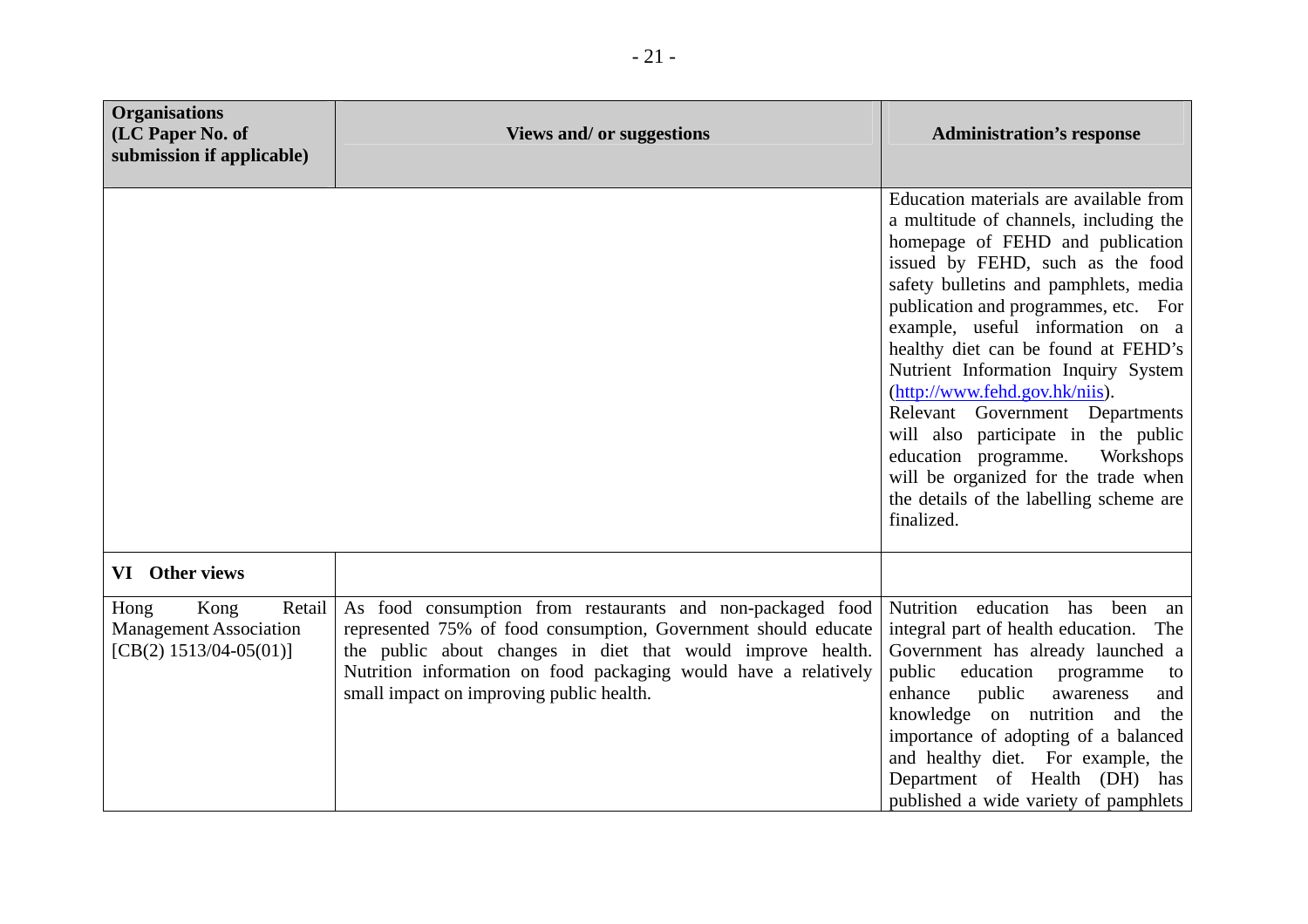| <b>Organisations</b><br>(LC Paper No. of<br>submission if applicable)                | <b>Views and/ or suggestions</b>                                                                                                                               | <b>Administration's response</b>                                                                                                                                                                                                                                                                                                                                                                                                                                                                 |
|--------------------------------------------------------------------------------------|----------------------------------------------------------------------------------------------------------------------------------------------------------------|--------------------------------------------------------------------------------------------------------------------------------------------------------------------------------------------------------------------------------------------------------------------------------------------------------------------------------------------------------------------------------------------------------------------------------------------------------------------------------------------------|
|                                                                                      |                                                                                                                                                                | on nutrition and health.<br>The proposed labelling scheme on<br>nutrition information for prepackaged<br>food will benefit the public in the<br>following manner: -<br>(1) facilitate consumers to make<br>healthy food choices;<br>(2) encourage food manufacturers to<br>apply sound nutrition principles in the<br>formulation of foods which would<br>benefit public health; and<br>(3) regulate misleading or deceptive<br>nutrition labels and claims.<br>Without a labelling scheme<br>on |
|                                                                                      |                                                                                                                                                                | nutrition information, public education<br>alone cannot achieve the desired effect.<br>Clear nutrition information on food<br>packaging will facilitate the public in<br>making their choice.                                                                                                                                                                                                                                                                                                    |
| Kong<br>Suppliers<br>Hong<br><b>Association Limited</b><br>[CB(2) $1465/04-05(04)$ ] | A control and verification system should be put in place to monitor if<br>the benefit claimed would realise in 20 years after implementation of<br>the scheme. | The Administration will conduct serial<br>surveys to monitor changes in the<br>prepackaged food market as well as the<br>knowledge, attitude and behaviour of<br>consumers in the<br>utilization of<br>nutrition information.                                                                                                                                                                                                                                                                    |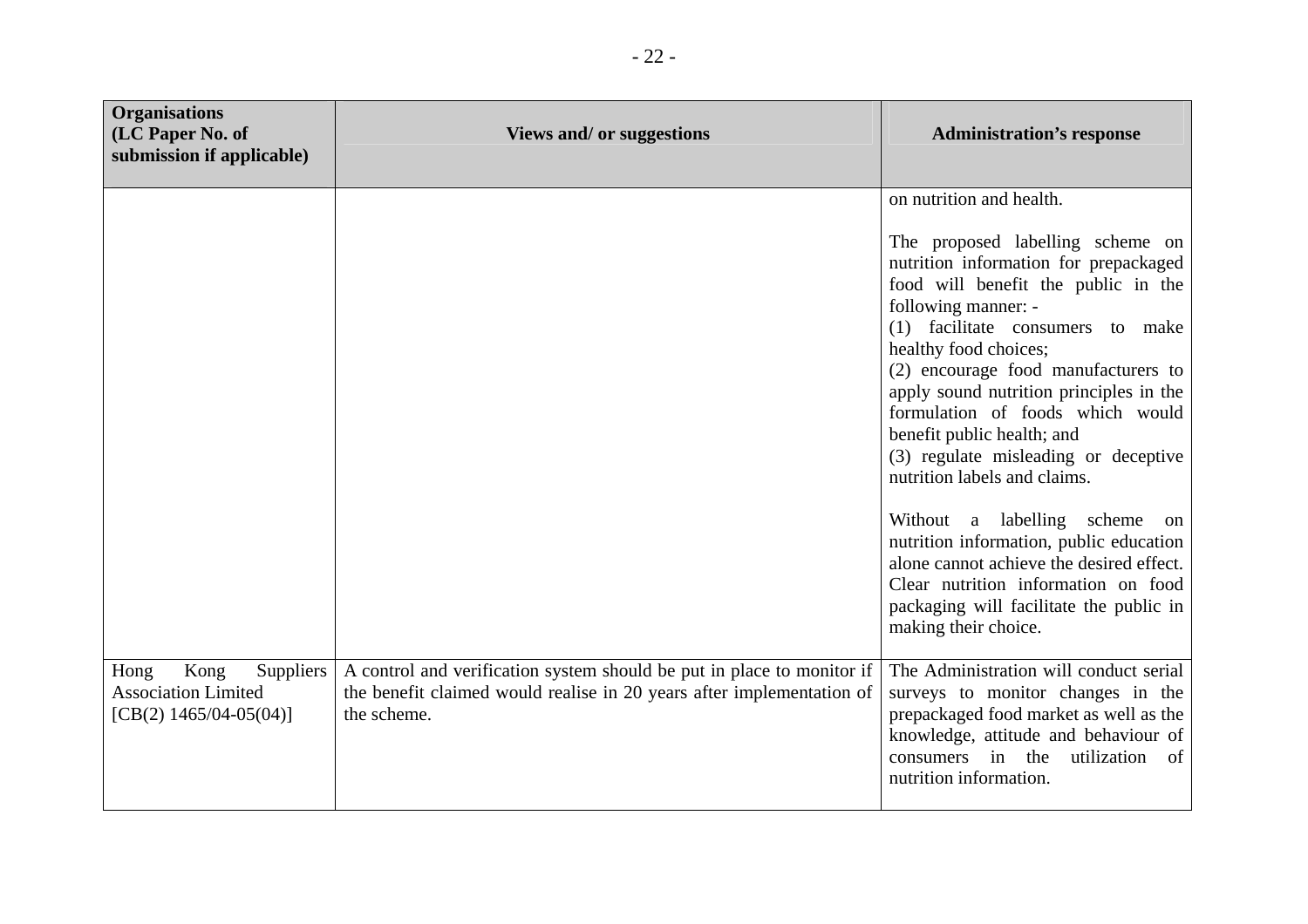| <b>Organisations</b><br>(LC Paper No. of<br>submission if applicable)           | <b>Views and/ or suggestions</b>                                                                                                                                                                                                                                                                         | <b>Administration's response</b>                                                                                                                                                                                                                                                                                                             |
|---------------------------------------------------------------------------------|----------------------------------------------------------------------------------------------------------------------------------------------------------------------------------------------------------------------------------------------------------------------------------------------------------|----------------------------------------------------------------------------------------------------------------------------------------------------------------------------------------------------------------------------------------------------------------------------------------------------------------------------------------------|
|                                                                                 | Prepackaged foods only accounted for 25% of food consumed locally.<br>It questioned what course of actions would the Administration take<br>regarding nutrient information of the remaining 75%.                                                                                                         | Much work is called for to improve the<br>habits<br>of<br>the<br>eating<br>public.<br>Implementing the labelling scheme on<br>nutrition information is an important<br>step forward. Other organizations,<br>including the Hospital Authority and<br>health professionals in the private<br>sector, also provide advice on balanced<br>diet. |
| Hong Kong<br>Food<br>The<br><b>Council Limited</b><br>[CB(2) $1507/04-05(03)$ ] | The Administration should consult the food industry its overall plan<br>on food-related regulations.                                                                                                                                                                                                     | The trade would be consulted on<br>changes to<br>be<br>made<br>food<br>to<br>regulations.                                                                                                                                                                                                                                                    |
| Hong Kong Food Science<br>and Technology Association<br>Limited                 | It was concerned that traditional Chinese food products would<br>disappear from the market, as it was not cost effective to undergo<br>nutrient testing and labelling for these products.<br>The Administration should take into account local conditions in<br>making reference to overseas experience. | A number<br>of<br>manufacturers<br>of<br>traditional Chinese food products have<br>already had the required nutrition<br>information,<br>especially<br>those<br>manufacturers who are exporting their<br>products to countries where nutrition<br>labelling requirements are already in<br>place.                                            |
|                                                                                 |                                                                                                                                                                                                                                                                                                          | The labelling scheme on nutrition<br>information is an extension of the<br>labelling<br>existing<br>regulations.<br>Traditional Chinese food products on<br>sale in Hong Kong presently also need<br>to be labelled properly to comply with                                                                                                  |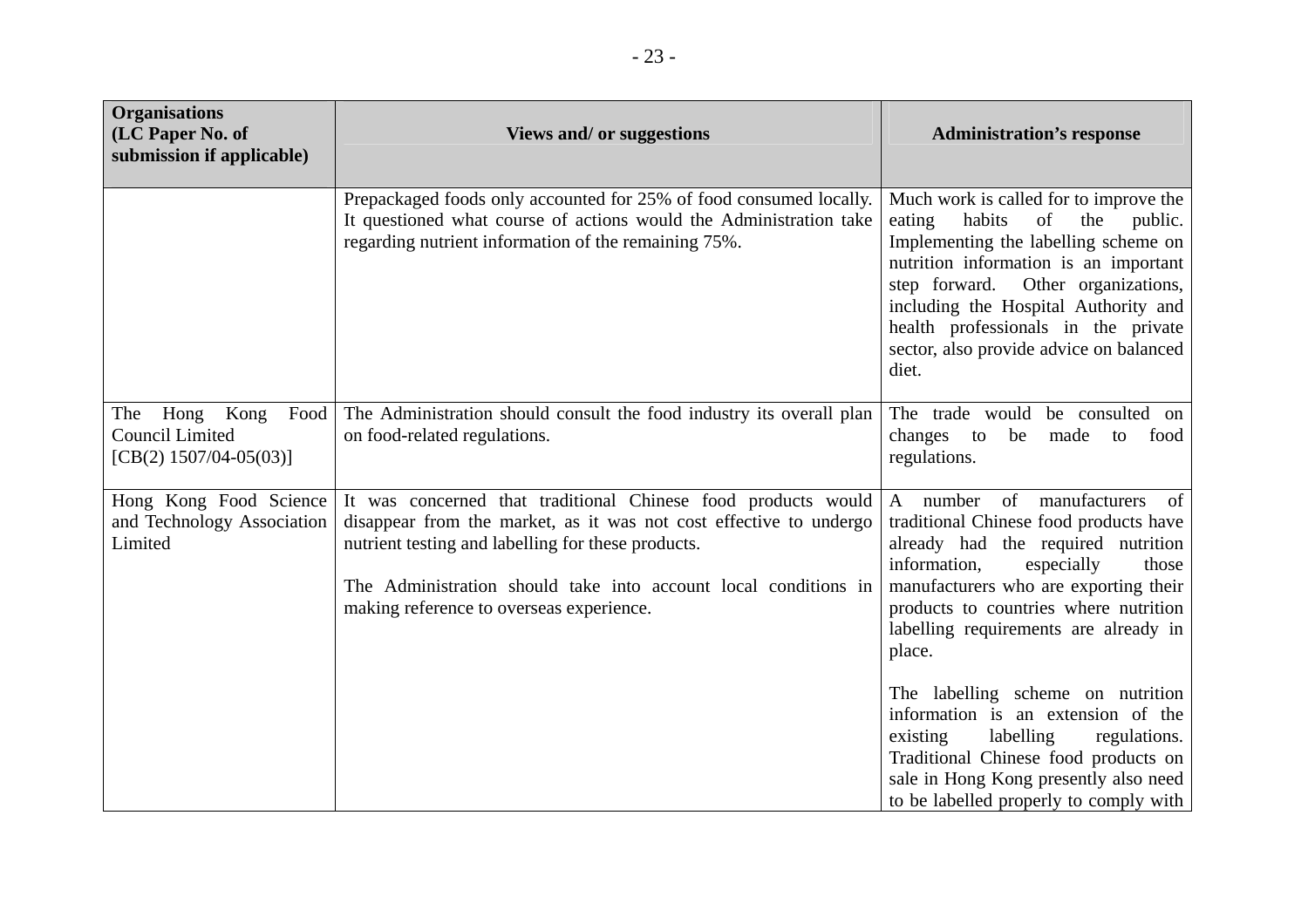| <b>Organisations</b><br>(LC Paper No. of<br>submission if applicable)                                      | <b>Views and/ or suggestions</b>                                                                                                                                                                                                                                                                                                                                                                                                     | <b>Administration's response</b>                                                                                                                                                                                                                                                                                                                                                                                                                                                                                                                                        |
|------------------------------------------------------------------------------------------------------------|--------------------------------------------------------------------------------------------------------------------------------------------------------------------------------------------------------------------------------------------------------------------------------------------------------------------------------------------------------------------------------------------------------------------------------------|-------------------------------------------------------------------------------------------------------------------------------------------------------------------------------------------------------------------------------------------------------------------------------------------------------------------------------------------------------------------------------------------------------------------------------------------------------------------------------------------------------------------------------------------------------------------------|
|                                                                                                            |                                                                                                                                                                                                                                                                                                                                                                                                                                      | the requirements set out by our law.<br>The argument that the implementation<br>of the labelling scheme on nutrition<br>information will force traditional<br>Chinese food out of the Hong Kong<br>market is misplaced.                                                                                                                                                                                                                                                                                                                                                 |
| Hong Kong Federation of<br><b>Restaurants</b><br>and Related<br><b>Trades</b><br>[CB(2) $1456/04-05(02)$ ] | The direct relationship between nutrition information and public<br>health was yet to be established.                                                                                                                                                                                                                                                                                                                                | The relationship between nutrition<br>information and public health is well<br>established.<br>The<br>World<br>Health<br>Organization<br>member<br>encourages<br>countries to use nutrition labelling as a<br>public health tool to promote healthy<br>eating and public health.                                                                                                                                                                                                                                                                                        |
| The Hong Kong Nutrition<br><b>Association Limited</b><br>[CB(2) $1507/04-05(04)$ ]                         | The Association suggested that when setting up a local Nutrient<br>Reference Value, the Administration should seek views from different<br>nutritional professionals and use the dietary reference intake from the<br>Mainland. The Administration should also ensure the accuracy of<br>nutrition information by putting in place a monitoring system and<br>requiring food manufacturers to report on the method of food analysis. | We have established an ad-hoc expert<br>group on Nutrient Reference Values<br>(NRVs). Members are drawn from<br>professionals with expertise in the area<br>of nutrition and medicine, as well as<br>representatives from universities, the<br>Hospital Authority and Department of<br>Health. The panel has conducted an<br>initial discussion on the principles of<br>deriving local NRVs. The expert<br>group will also work with the experts<br>in the Mainland on the development of<br>local NRV applicable to the whole<br>facilitate<br>public<br>country<br>to |